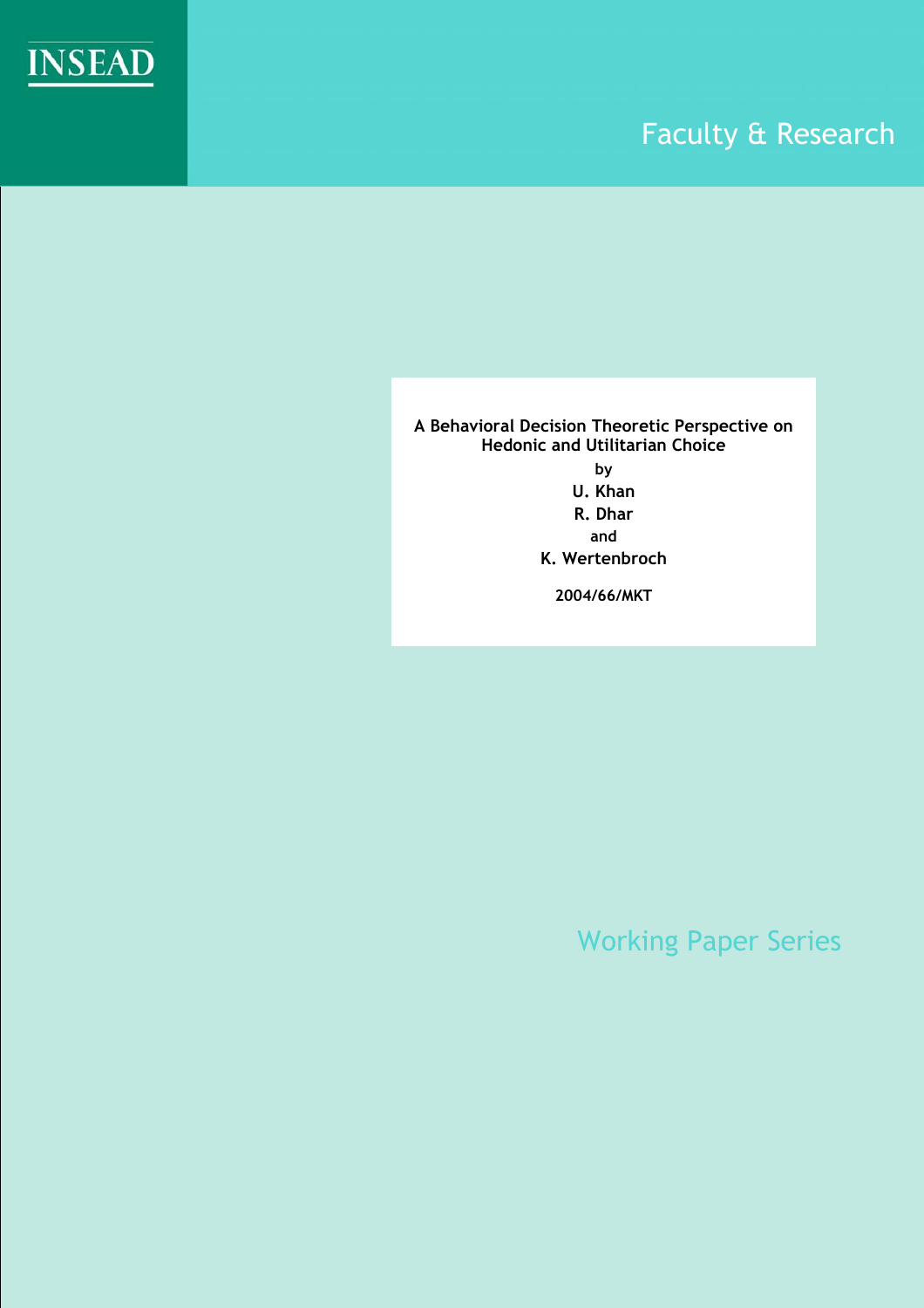A Behavioral Decision Theoretic Perspective on Hedonic and Utilitarian Choice

Uzma Khan and Ravi Dhar Yale University

> Klaus Wertenbroch INSEAD

> > August 2004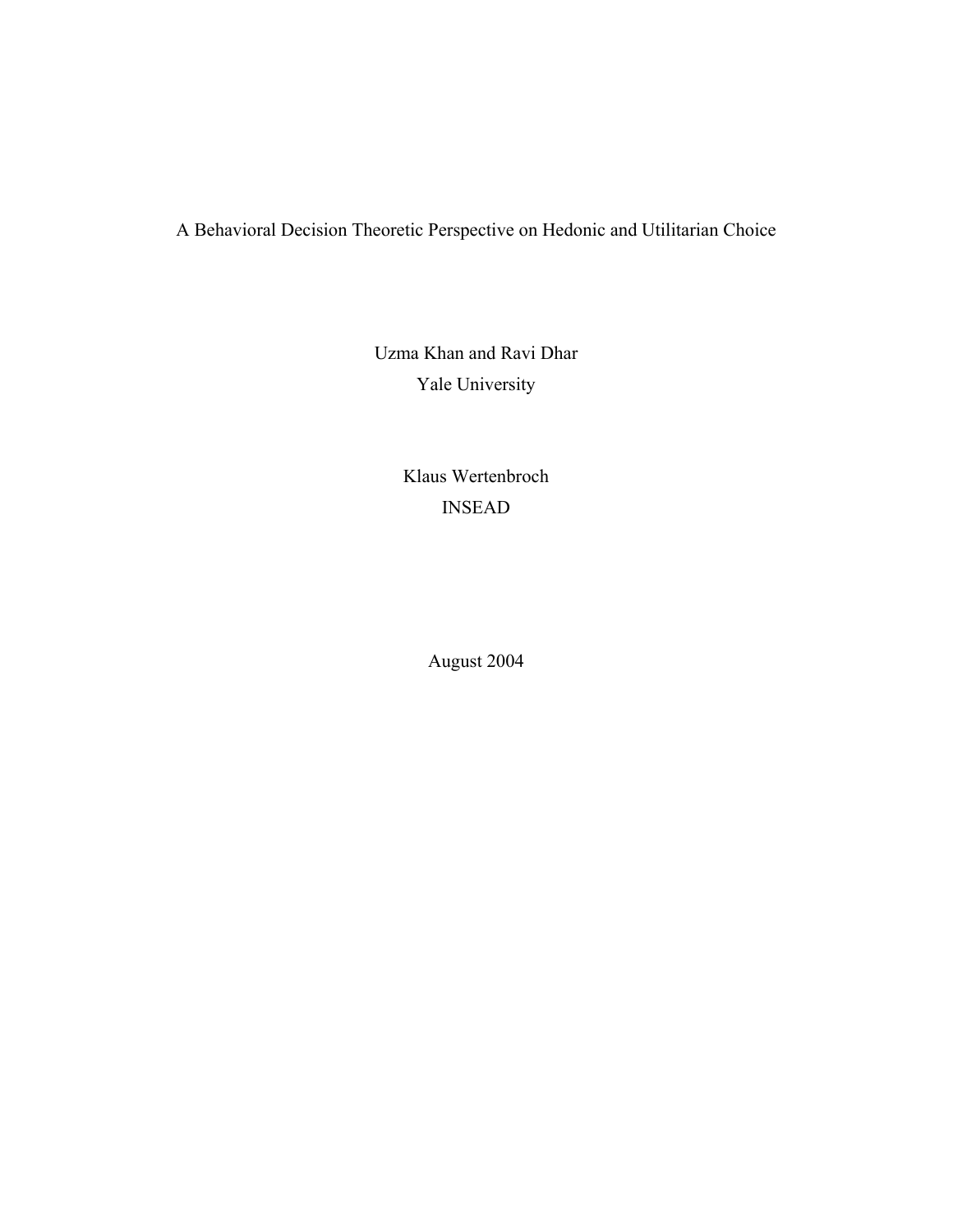#### **1. Introduction**

How do consumers choose whether to have a rich, creamy Häagen Dazs ice cream for dessert or a healthy but perhaps less tasty bowl of fresh fruit? Whether to go on a beach vacation for a week or spend the time making progress on an important long-term project at work? Whether to choose an expensive apartment with a nice view far from work or a cheaper apartment without a view but close to the office?

Consumers are often faced with these types of choices between hedonic and utilitarian alternatives that are at least partly driven by emotional desires rather than cold cognitive deliberations. Hence, these choices represent an important domain of consumer decisionmaking. Yet much of the pioneering work in behavioral decision theory has largely focused on the cognitive aspects of decision-making without exploring its emotional dimensions (Kahneman 1991). This research program was initially juxtaposed against standard economic theory, according to which consumers maximize utility in a rational and cognitively driven manner. Research in behavioral decision-making therefore followed a paradigm of contrasting actual choices to predictions derived from these rational models. Parallel research on consumer information processing took a similar approach and viewed consumers as rationally bounded yet emotionally dispassionate decision makers who logically evaluate alternatives in terms of tradeoffs among product attributes. This research, with its roots in problem solving, emphasized effort-accuracy tradeoffs in decision-making and similarly neglected the emotional dimensions of choice (Payne, Bettman, and Johnson 1988). Neither approach focused on systematically explaining consumer behavior with regards to goods or attributes whose selection and use is guided by emotional wants rather than functional needs (e.g., gourmet food, performing arts, paintings, movies, concerts, and fashion).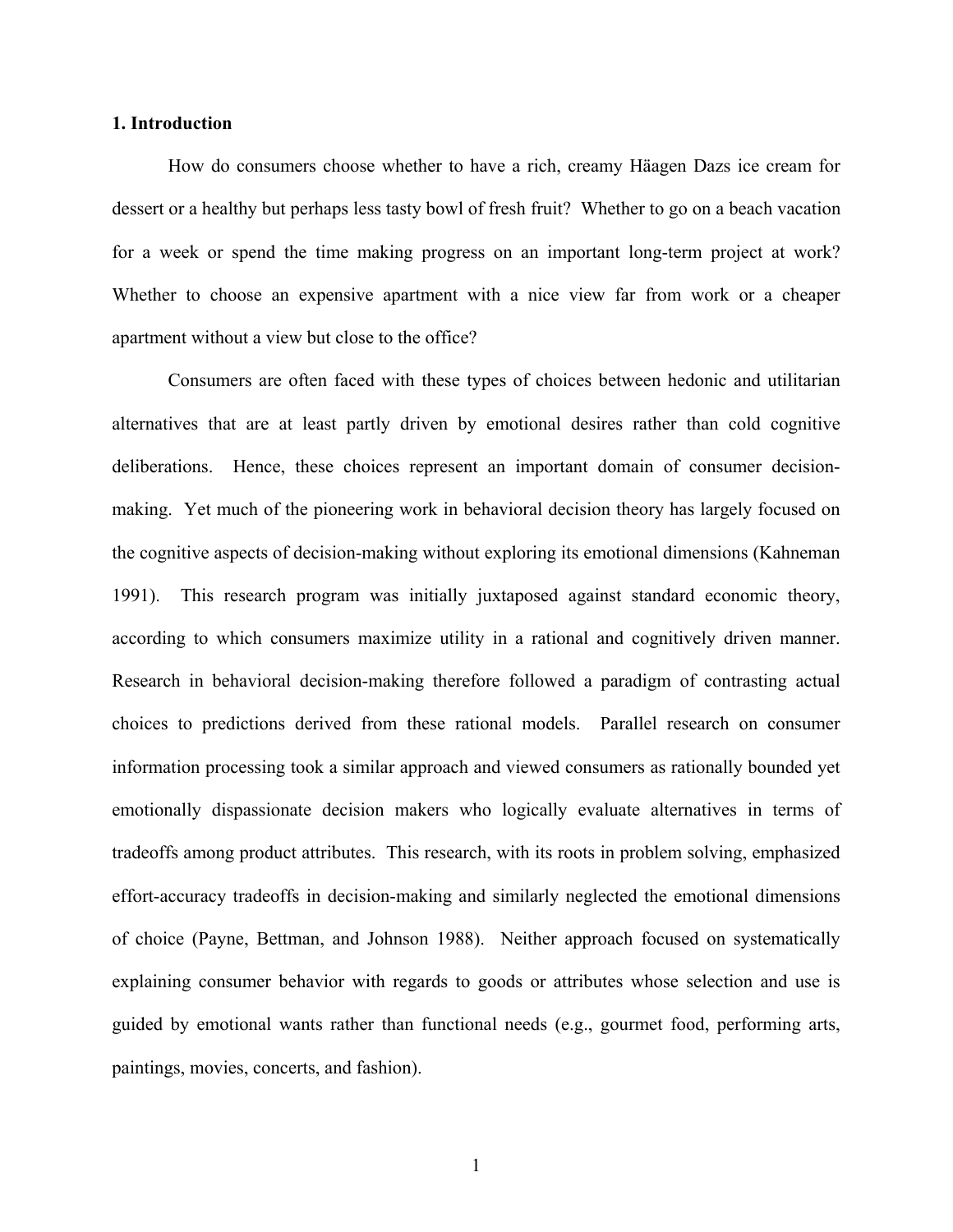Nonetheless, emotional desires can often dominate functional motives in the choice of products (Maslow 1968).For example, when buying a house an emotional feature such as the view from the bedroom window can be more influential in the final decision than a more utilitarian concern with distance from work. One can, of course, incorporate such attributes in a traditional framework, treating them simply as additional considerations in choice. However, to fully understand the pattern of choice, it is important that any explanation of consumer behavior is accompanied by a complete understanding of the interplay between a consumer's functional goals and experiential preferences within the decision context. Consumer researchers have increasingly begun to investigate consumer choice based on distinctions that involve the purchase and consumption of goods for pleasure versus for more utilitarian and instrumental purposes. Two different theoretical perspectives broadly capture these distinctions. The first perspective is explicitly concerned with context effects on the tradeoffs involved in choosing between alternatives that induce pleasure and alternatives that are instrumental to achieving some other goal, such as getting a kiss from one's favorite movie star or receiving \$50 (e.g., Dhar and Wertenbroch 2000; Rottenstreich and Hsee 2001; O'Curry and Strahilevitz 2001). The second perspective that helps elucidate conflicts between functional goals and experiential preferences characterizes goods according to their capacity to induce temptation and impulsive choice at the expense of delayed benefits (e.g., tasty but fatty and salty potato chips). Research in this second category typically falls into the realm of time-inconsistent preferences (e.g., Hoch and Loewenstein 1991; Loewenstein, Read, and Baumeister 2003; Wertenbroch 1998).

So far, the distinctions within and across both perspectives have coexisted loosely without much integration because they arose from different theoretical paradigms within consumer research and decision-making. In this chapter, Section 2 attempts to take stock of, and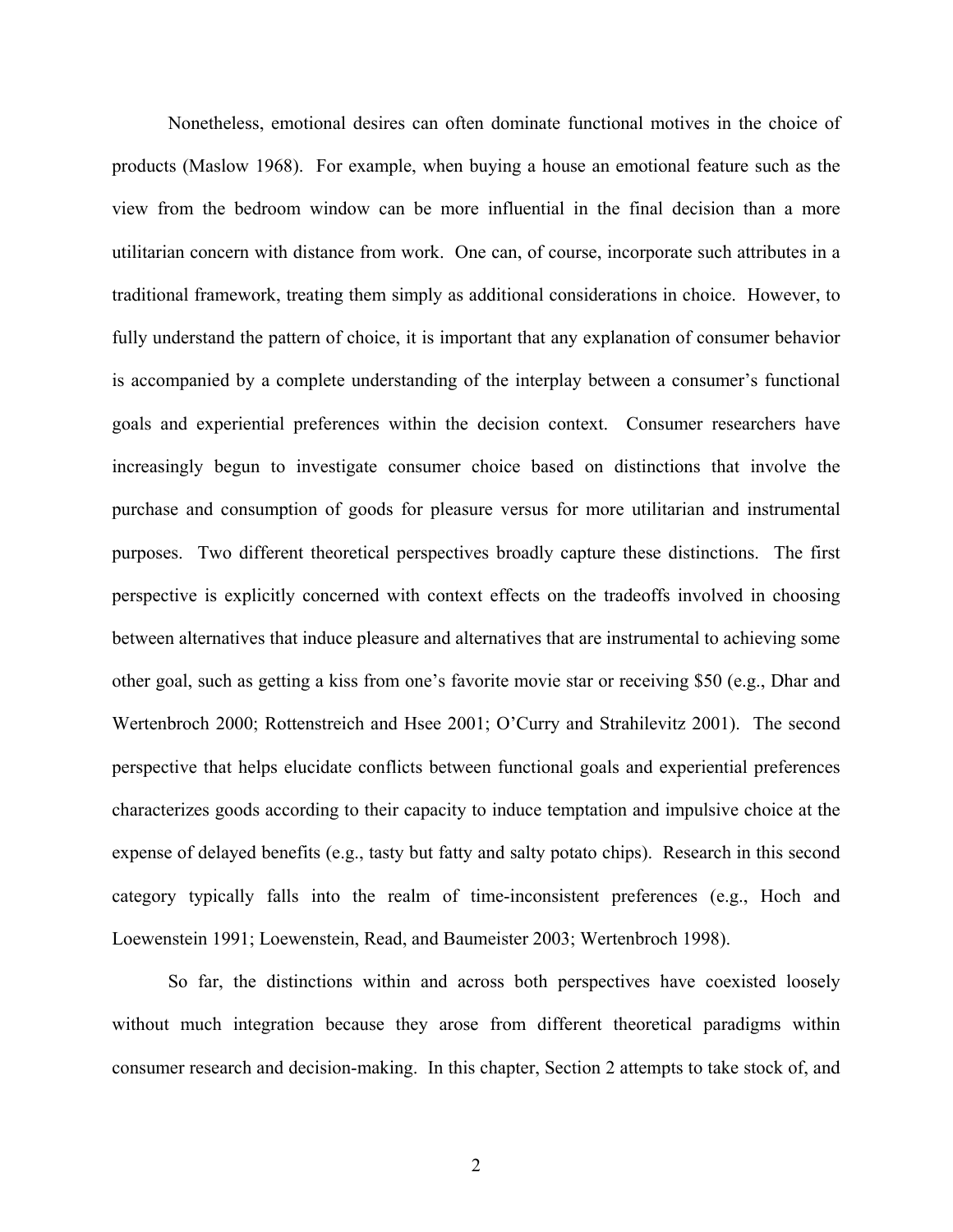organize the various conceptualizations and review the empirical findings that are rooted in these differences. These conceptualizations that emanated from each perspective are listed in Table 1. Section 3 discusses points of divergence between the different conceptualizations. Section 4 examines commonalities and proposes a self-attribution model of hedonic choice, which explains consumer choice of the types of goods characterized by these distinctions and integrates the two theoretical perspectives. Section 4 also presents a number of propositions for future research based on the model and our integrative viewpoint.

# [Insert Table 1 about here]

## **2. Experiential preferences and functional goals: Conceptualizations and findings**

As proposed above, two different research programs exist in the consumer choice literature that view experiential preferences either in the context of tradeoffs with functional goals or in the context of time-inconsistent preferences. We now examine the various conceptualizations within these research perspectives along with their respective empirical findings.

#### **2.1.** *Preferences in the context of tradeoffs with functional goals*

Several streams of literature have examined tradeoffs among goods that are chosen and consumed to induce pleasure and make consumers feel good or to achieve an instrumental purpose. These streams have distinguished between luxuries and necessities, hedonic and utilitarian goods, and affect-rich and affect-poor products.

*Luxuries versus necessities.* A basic distinction between different types of goods is that between necessary and luxury items. Necessary items are essentials, items that are indispensable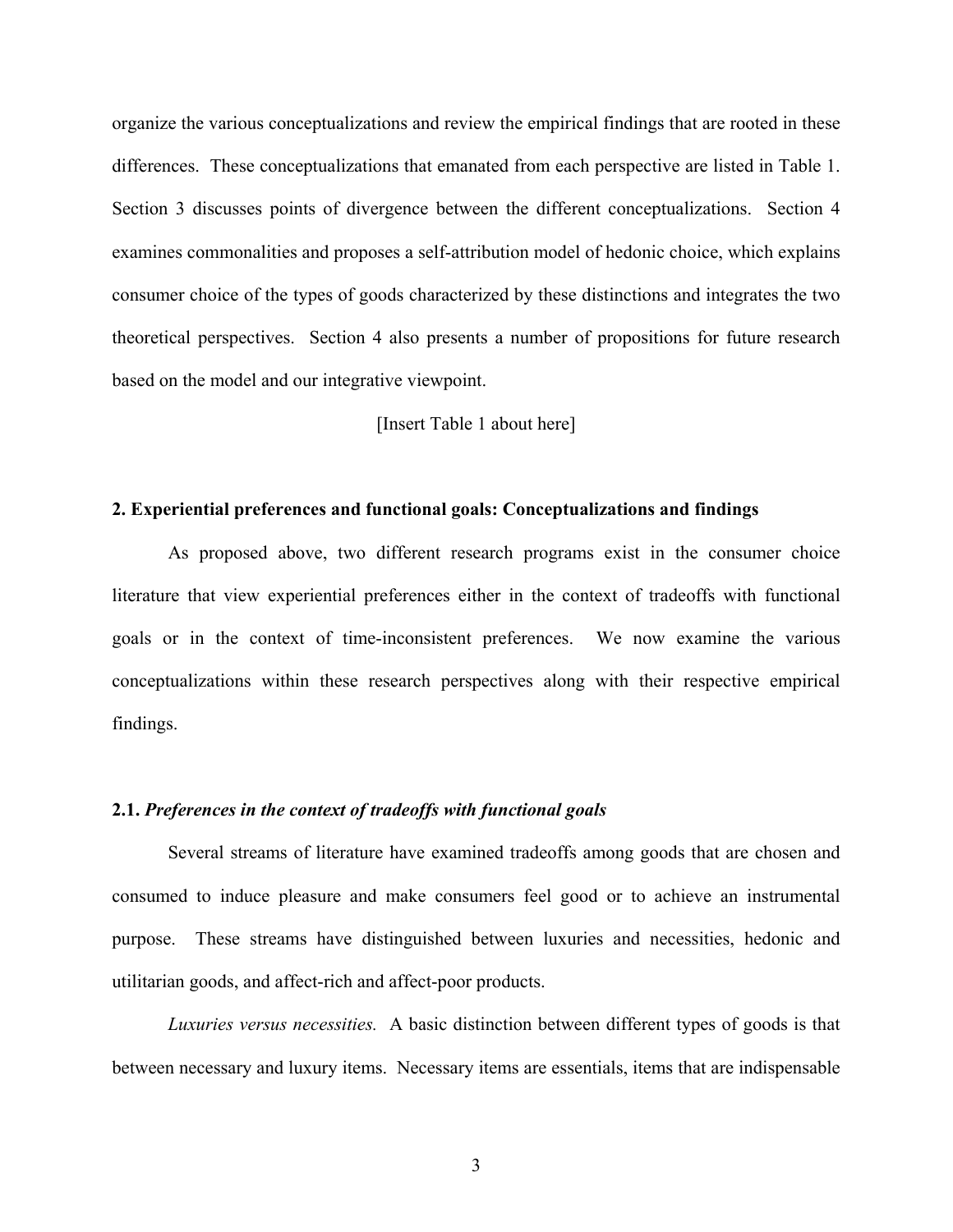for the preservation of a minimum standard of living. Food, clothing and medical care, for example, are the basic requirements of life that cannot be avoided or denied. The word luxury is derived from Latin *luxus,* meaning excess. Luxuries are therefore objects of desire that provide a condition of abundance, pleasure, ease and comfort. Necessities, on the other hand, are objects that relieve an unpleasant state of discomfort (Berry 1994). Psychologists have discussed the extent, to which luxuries are less important than necessities in terms of a hierarchy of needs (Maslow 1968). This is consistent with how economists define luxuries as goods whose income elasticity of demand is positive, while necessities are goods whose income elasticity of demand is negative (Deaton and Muellbauer 1980).

*Hedonic versus utilitarian goods*. Some researchers have used the terms luxury and necessity more broadly, in a less technical sense, to imply that luxuries are consumed primarily for hedonic pleasure while necessities are required to meet more utilitarian goals (Dubois, Laurent, and Czellar 2004; Kivetz and Simonson 2002a, b; Strahilevitz and Myers 1998). Hedonic goods are multisensory and provide for experiential consumption, fun, pleasure, and excitement. Flowers, designer clothes, music, sports cars, luxury watches, and chocolate fall in this category. Utilitarian goods, on the other hand, are primarily instrumental and their purchase is motivated by functional product aspects. Examples are microwaves, detergents, minivans, home security systems, or personal computers (Dhar and Wertenbroch 2000; Hirschman and Holbrook 1982; Strahilevitz and Myers 1998). Notice that both utilitarian and hedonic consumption are discretionary and the difference between the two is a matter of degree or perception. That is, in comparison to utilitarian consumption, hedonic consumption may be perceived as relatively more discretionary (Okada 2004).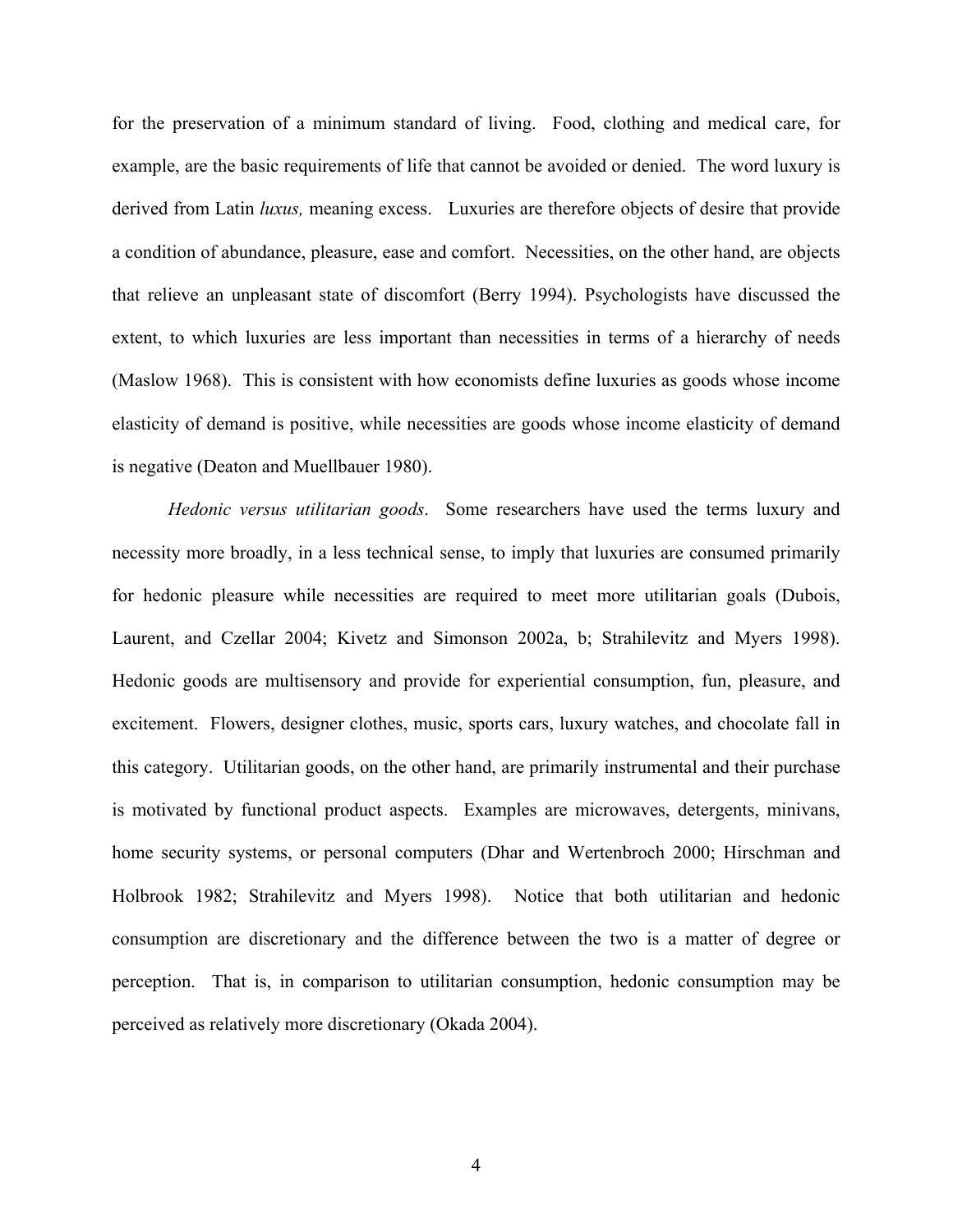Different products can be high or low in both hedonic and utilitarian attributes at the same time. In fact, most evaluations in our consumption profile are based on the degree, to which various alternatives satisfy utilitarian and hedonic goals (Batra & Ahtola 1990). A person evaluating a pair of sneakers may care for both functional features (e.g., durability) as well as hedonic features (e.g., design). Usage and consumption motives are central in determining whether an item is perceived as primarily hedonic or utilitarian (e.g., Pham 1998). For example, purchasing a cell phone to access help in times of trouble makes a cell phone a utilitarian product. Buying the same phone to chat with friends makes it hedonic.

*Affect-rich versus affect-poor goods*. A related distinction in the literature has been drawn between affect-rich and affect-poor products. Affect-rich products elicit associative imagery while affect-poor goods evoke little or no such imagery. For example, a \$100 coupon redeemable for payment towards a phone bill evokes little affective imagery compared to a coupon of similar monetary value redeemable towards a dinner for two at a fine restaurant (Rottenstreich and Hsee 2001). Affect-rich items are those whose choice is likely to be made intuitively. These products may be spontaneously evaluated on the basis of the liking or disliking that they evoke (e.g., Kahneman and Frederick 2002; Schwarz and Clore 1983). Unlike intuitive emotions, the choice of affect-poor goods is likely to be based on analytical rules and assessments. Moreover, Pham (1998) has shown that feelings are weighed more heavily under experiential motives than under instrumental motives, echoing the distinction between hedonic and utilitarian consumption goals. Goods that are consumed for hedonic purposes tend to be more affect-rich than those that consumed for utilitarian purposes (although not all utilitarian products need to be affect-poor).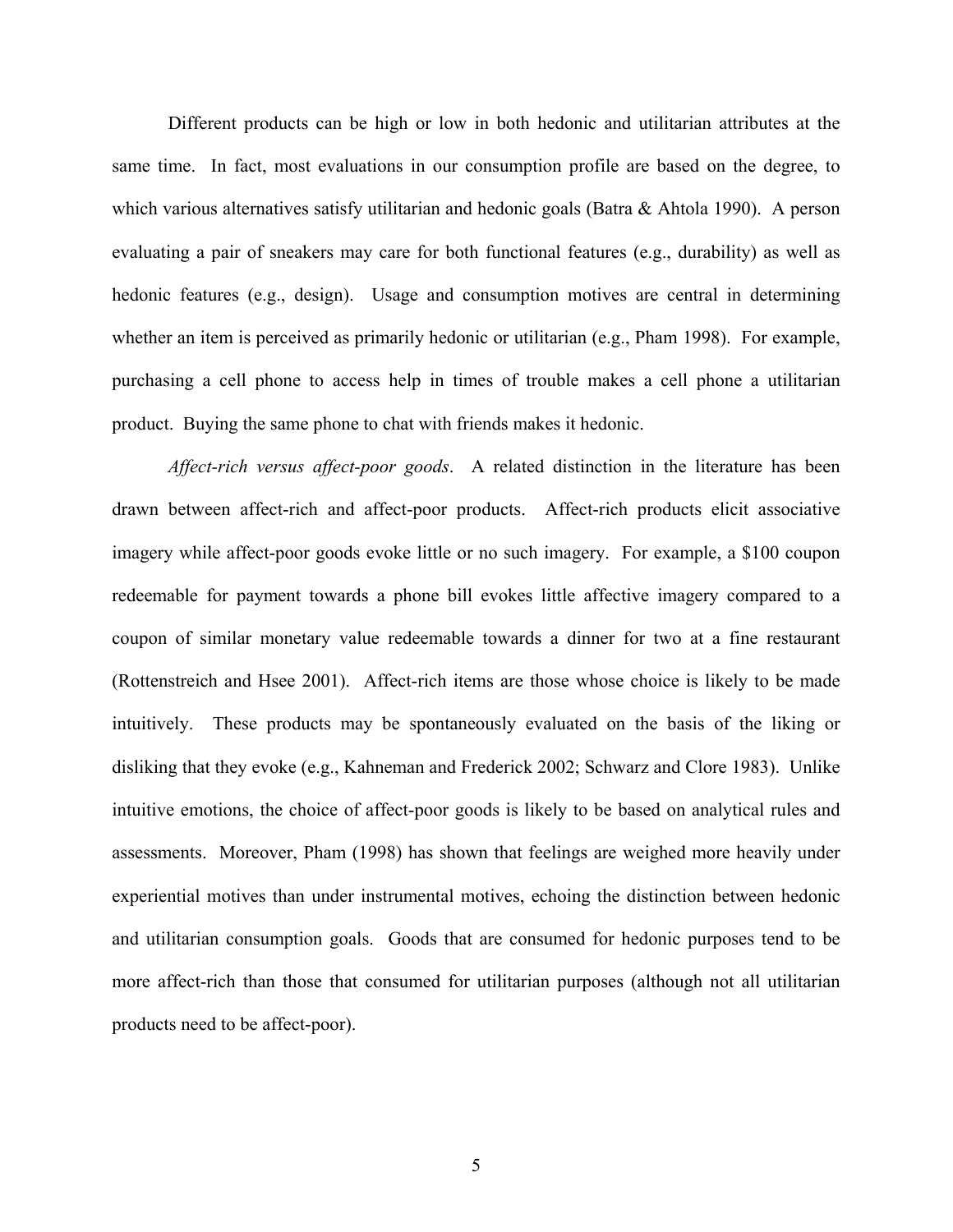Of what relevance are these distinctions to consumer choice? Because experiential and functional considerations map onto independent product attributes, these distinctions have important implications for how consumers make tradeoffs between these attributes depending upon the choice task or context. In the following section we discuss several findings in the literature that have been attributed to these distinctions in product attributes.

*Response mode effects*. Although hedonic versus utilitarian and affect-rich versus affectpoor distinctions are not between good and bad, consumer choice between the two seems to be driven by whether a preference for a hedonic item can be justified. Response modes that increase (decrease) the need for justification favor utilitarian (hedonic) options. For example, preferences are reported to reverse between hedonic and utilitarian items in separate versus joint evaluation tasks. In a field study, Okada (2004) showed that, although restaurant clients preferred a relatively more hedonic dessert when only one dessert was offered, a relatively more utilitarian dessert was preferred when both desserts were offered together. The difficulty in justifying a hedonic option in comparison with a utilitarian option seems responsible for these effects. In a direct comparison, where choosing one option implies explicitly rejecting the other, the relatively more discretionary nature of the hedonic item may be highlighted and hence increase the guilt associated with its choice. The difficulty of choosing a hedonic alternative over a utilitarian option also seems to make hedonic options appear to be more popular as prizes than as purchases, whereas utilitarian options appear to be more popular as purchases than as prizes (O'Curry and Strahilevitz 2001). Passively receiving rewards does not require the same justification as actively purchasing does.

Several marketer-induced tactics can also provide guilt-reducing justifications that increase the attractiveness of hedonic products. For example, Kivetz and Simonson (2002a)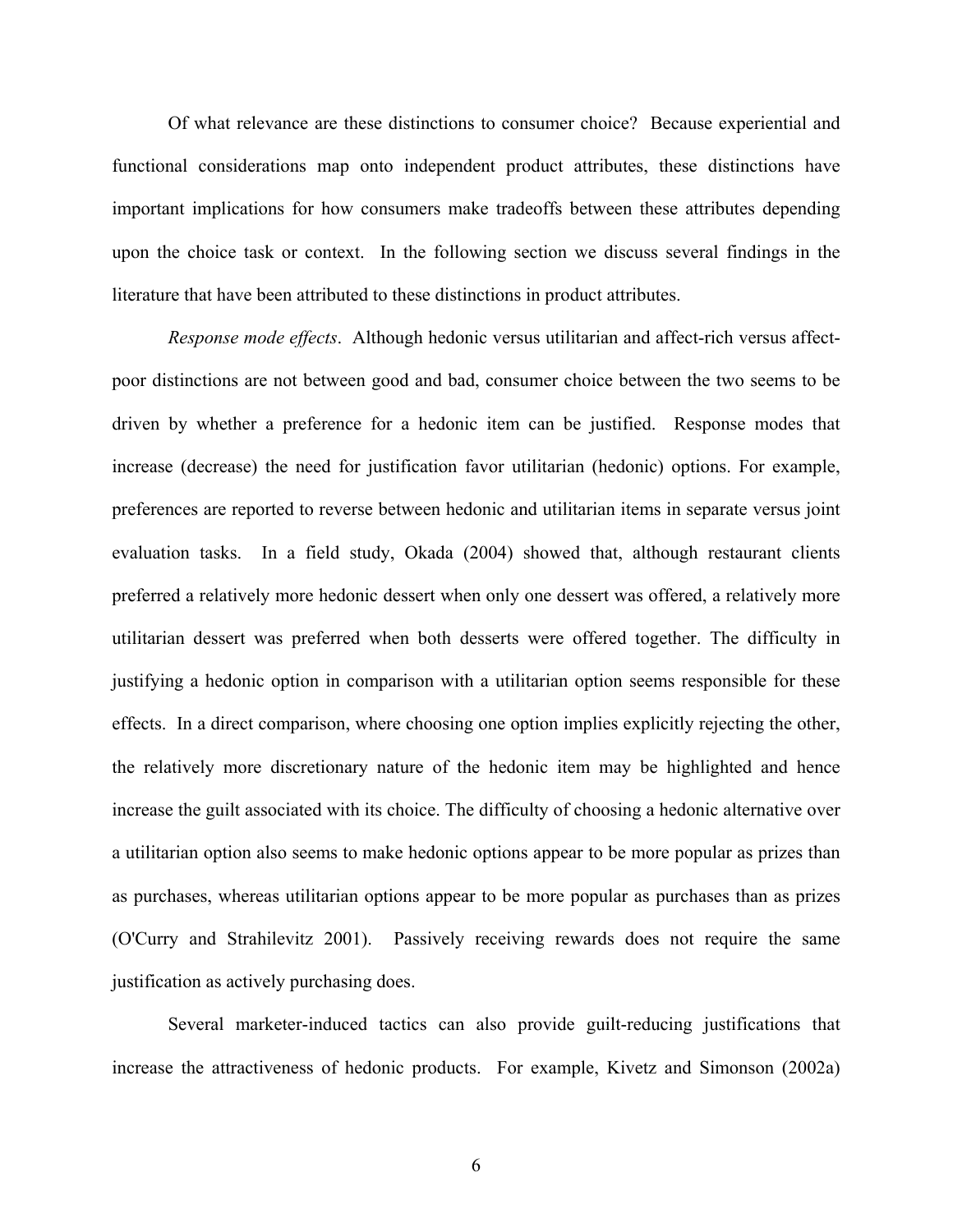demonstrated that higher requirements of effort in frequency programs shifted people's preferences towards receiving luxury as compared to necessity rewards. Exerting increased effort presumably makes people feel that their hard work has entitled them to the luxury reward. Strahilevitz and Myers (1998) showed that preferences for a hedonic option are enhanced when the purchase is tied to charity donations. Bundling products with promised charity donations was more successful in promoting frivolous luxuries than practical necessities. In the same vein, Khan and Dhar (2004) showed that, as compared to a control condition, preference for a hedonic option vis-à-vis a utilitarian option increased after a charitable act. Their explanation is based on the idea that a charitable act produces positive attributions that reduce the negative selfattributions associated with hedonic consumption. They further show that no preference for the hedonic option is observed if the charitable act (and hence the positive self-attributions) can be discredited by attributing it to a driving violation. Thus, perceived diagnosticity for positive selfattributions is an important driver of whether or not a prior act influences the subsequent action.

*Range effects*. Research has shown that people demonstrate more range insensitivity when evaluating affect-rich than affect-poor alternatives (e.g., Frederick and Fischhoff 1998; Kahneman et al. 2000). For example, when college students were asked how many hours they would be willing to work to earn \$30 or \$60 in cash versus in terms of a music book valued at \$30 or \$60, they demonstrated more sensitivity to the monetary difference when the reward was cash (affect-poor) than when it was an affect-rich music book (Hsee and Rottenstreich 2004). Affect-rich alternatives evoke valuation by feeling while affect-poor alternatives lead to valuation by calculation. When relying on feelings, people are sensitive to the presence or absence of a stimulus but are less sensitive to variations in range. In contrast, when people rely on calculation, they are generally sensitive to changes in range. Consistent with these findings,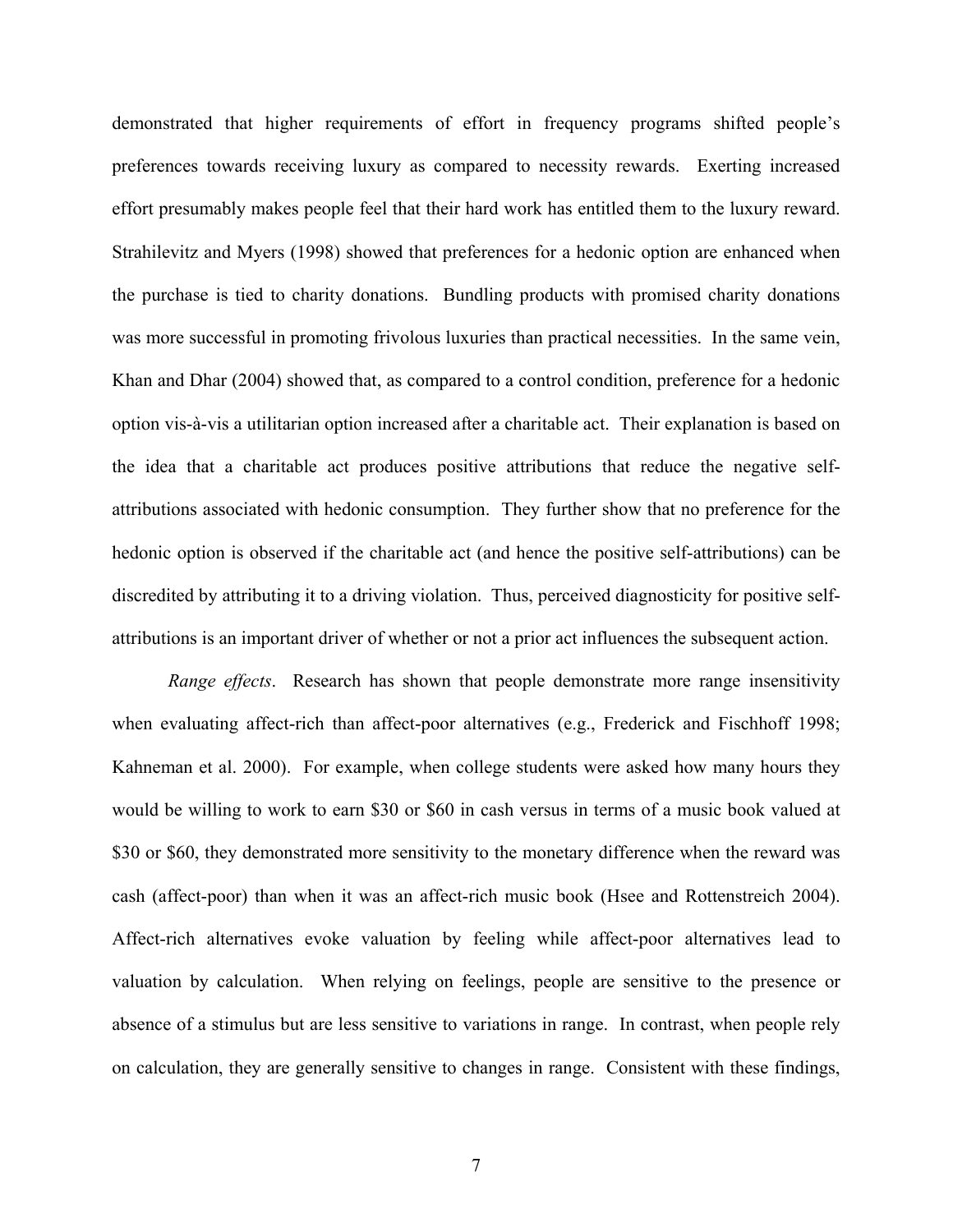Wakefield and Inman (2003) suggest that consumers are generally less price sensitive when buying products and services that have hedonic characteristics rather than when buying products of primarily functional nature. Because hedonic products are consumed for fun and fantasy, saving may not be a big concern when one has finally decided to buy something hedonic. Also, people may be willing to spend more on hedonic items because of the relatively infrequent consumption of such items. Similarly, Strahilevitz (1999) demonstrated that consumers are less sensitive to the magnitude of the donation with hedonic products as compared with frivolous products. This too suggests that people may be less sensitive to range effects in frivolous purchases than in more functional, utilitarian purchases.

*Role of uncertainty*. Consistent with the above is also the finding that an affect-poor prize is preferred under certainty but an affect-rich prize is preferred under lack of certainty (Bazerman et al. 1998; Rottenstreich and Hsee 2001). For instance, it has been shown that people are willing to pay more in terms of time than money for hedonic items (Okada 2004). To the extent that monetary value of time is more ambiguous than that of hard currency, it is reasonable that people feel more ready to pay for hedonic items with time than money. Support for this also comes from O'Curry and Strahilevitz (2001) who show that individuals were more likely to choose a hedonic alternative over a utilitarian one when the probability of receiving the selected item was low than when the probability of receiving the selected item was high.

*Reference dependence*. Another effect that is credited to the difference in (affect-rich) hedonic and (affect-poor) utilitarian product types is that people are more loss-averse for hedonic attributes (Dhar and Wertenbroch 2000). For example, an apartment with a better view (relatively hedonic feature) is preferred over an apartment with a shorter commute to work (relatively utilitarian feature) when the decision maker's current apartment has both a nice view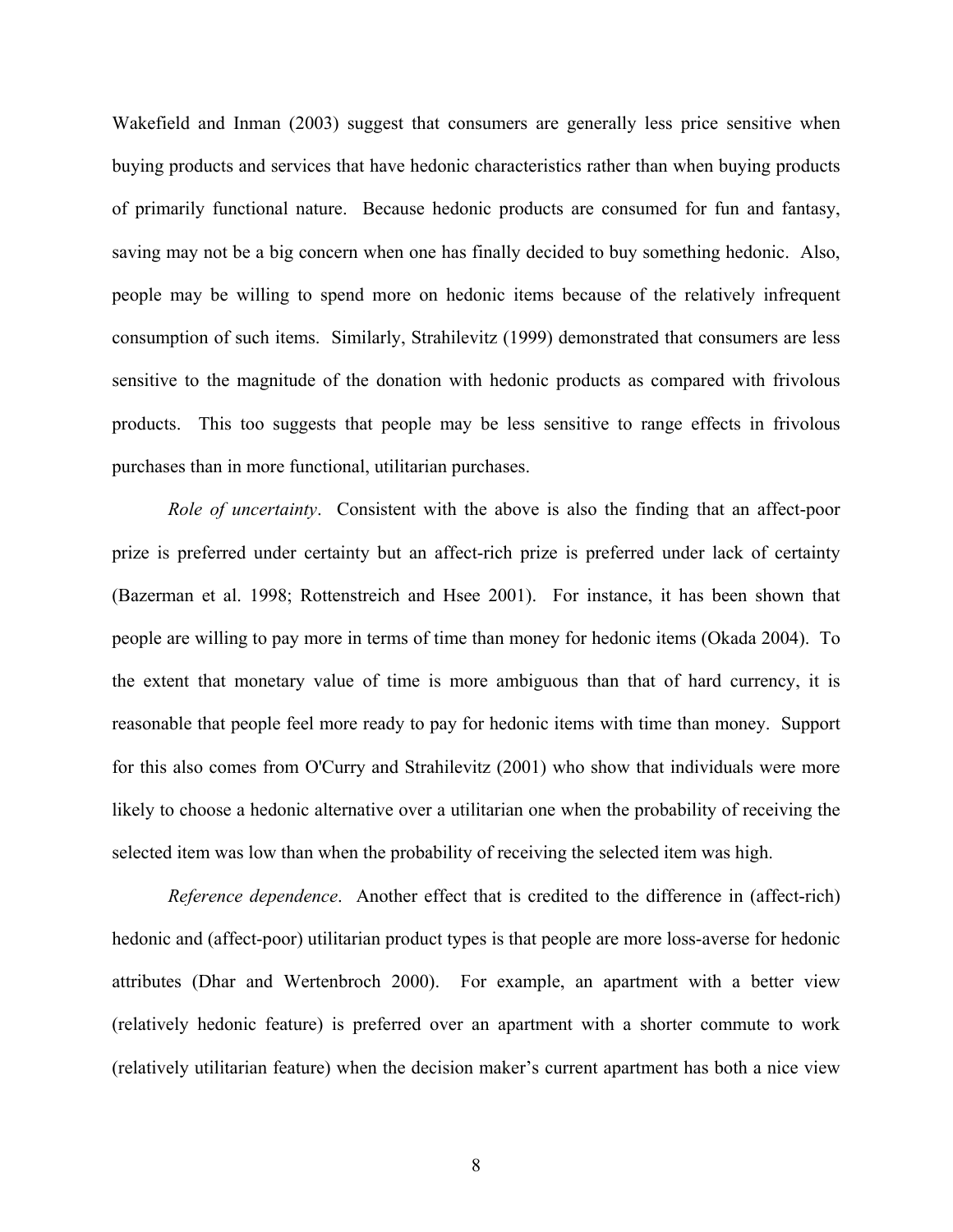and a short commute than when the current apartment has neither of the two features. In other words, when people are making a forfeiture decision they are more likely to give up the utilitarian option than the hedonic one. However, when choosing to acquire, people are more likely to prefer the utilitarian option to a hedonic alternative. This result suggests that, similar to its effect on range sensitivity (Hsee and Rottenstreich 2004) and perceptions of uncertainty (Rottenstreich and Hsee 2001), affect may also influence loss aversion.

It is important to note again that the hedonic versus utilitarian and affect-rich versus affect-poor distinctions are not between good and bad options. That is, hedonic (affect-rich) and utilitarian (affect-poor) alternatives could both be good but on different dimensions (e.g., one shampoo cleans better whereas another makes the user feel sexy). Now consider a very different kind of choice. Imagine a person who is thinking about whether to study for an upcoming exam or go to a party. She may *want* to go to the party but feel that she *should* work towards her exam instead. This person is faced with a classic *heart* versus *mind* conflict. Although working for the exam has long-term benefits, it has little immediate appeal. On the other hand, going to the party is immediately attractive but may compromise future academic success. Next, we discuss the conceptualizations used in the literature on impulsive consumption and self-control that seem to capture this related dimension of consuming for pleasure versus instrumental reasons within an intertemporal framework.

## **2.2.** *Preferences in the context of time-inconsistency*

Research that falls in the domain of time-inconsistency contrasts characteristics of consumption for immediate pleasure with characteristics of consumption for longer-term benefits. Past literature has used several conceptually similar terms to capture these dimensions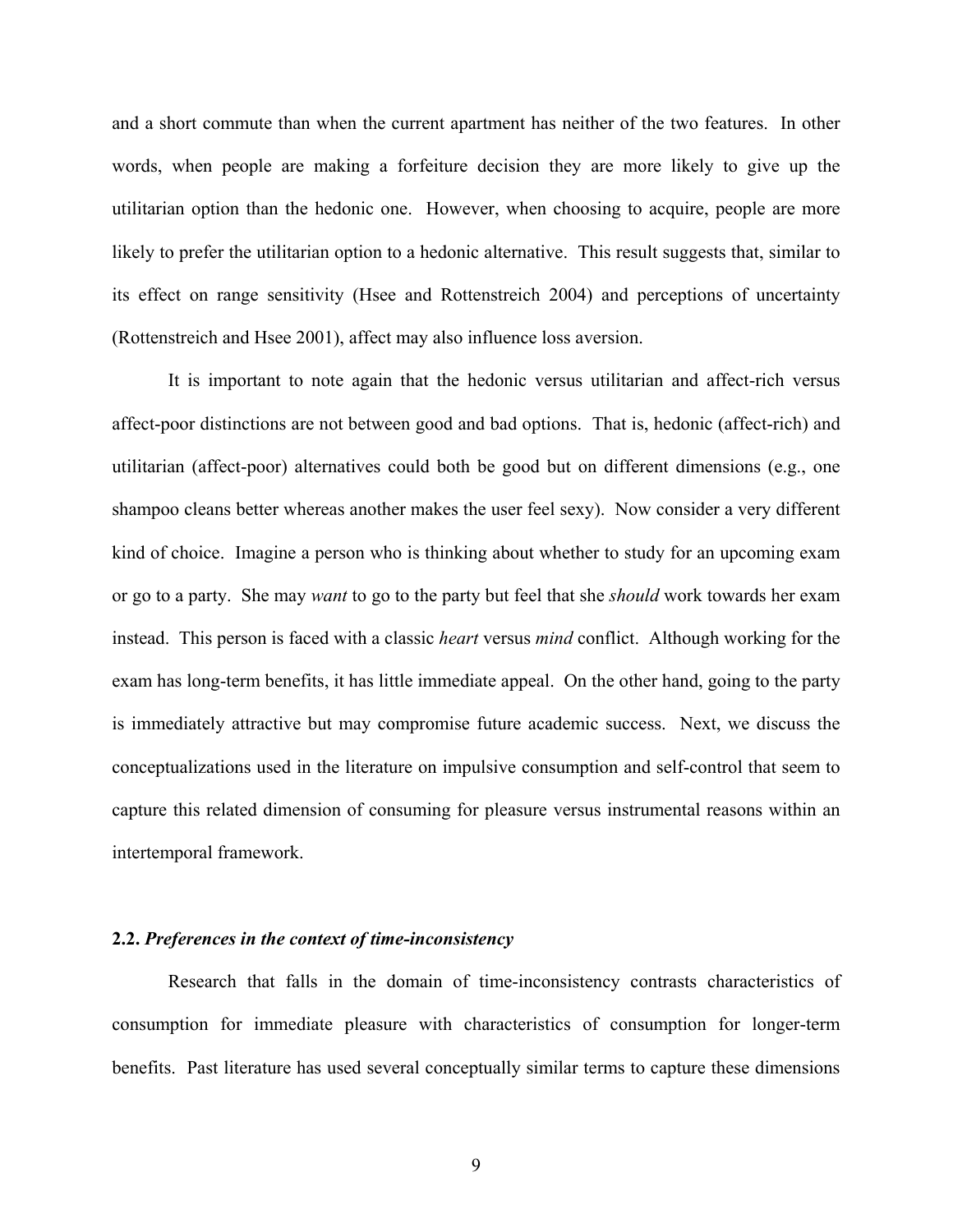of consumption.

*Shoulds versus wants*. In Homer's *Odyssey*, Ulysses binds himself to the mast knowing that he would *want* to steer his ship toward the Sirens upon hearing their enchanting songs but that he *should* not do so because he would wreck it on the Sirens' shores. We all face such intrapersonal conflicts when what we want is not what we believe we should do (Bazerman et al.1998). We may *want* to go to a movie with our friends but know that we *should* work towards an approaching deadline. Consumers may buy products that they feel they *should* buy (healthy or less expensive) instead of the ones they really *want* (less healthy but more tasty or expensive).

*Affective versus cognitive preferences.* The *should* versus *want* distinction is compatible with Hoch and Loewenstein's (1991) conflict between *desire* and *willpower*, or Shiv and Fedorikhin's (1999) discord between the *heart* and the *mind* (Shiv, Fedorikhin, and Nowlis, this book). The unifying theme in this research is that it perceives people as choosing the immediately gratifying option on impulse. This crude impulsivity is overcome only if cognitive resources allow a careful and sophisticated consideration of the long-term consequences of alternatives. For example, Shiv and Fedorikhin (1999) found that when processing resources are limited, spontaneously evoked affective reactions rather than cognitions tend to have a greater impact on choice. In contrast, when the availability of processing resources is high, cognitions related to consequences of choice tend to have greater influence (see Millar & Tesser 1986).

*Vices versus virtues*. Casting the above conflict in terms of different types of consumption goods, Wertenbroch (1998) showed that intrapersonal dilemmas arise when people face choices between *vices* and *virtues*. A relative vice (virtue) is something that is preferred to a relative virtue (vice) when considering only the immediate (delayed) consequences of consumption and holding delayed (immediate) consequences fixed. Generally, a vice can be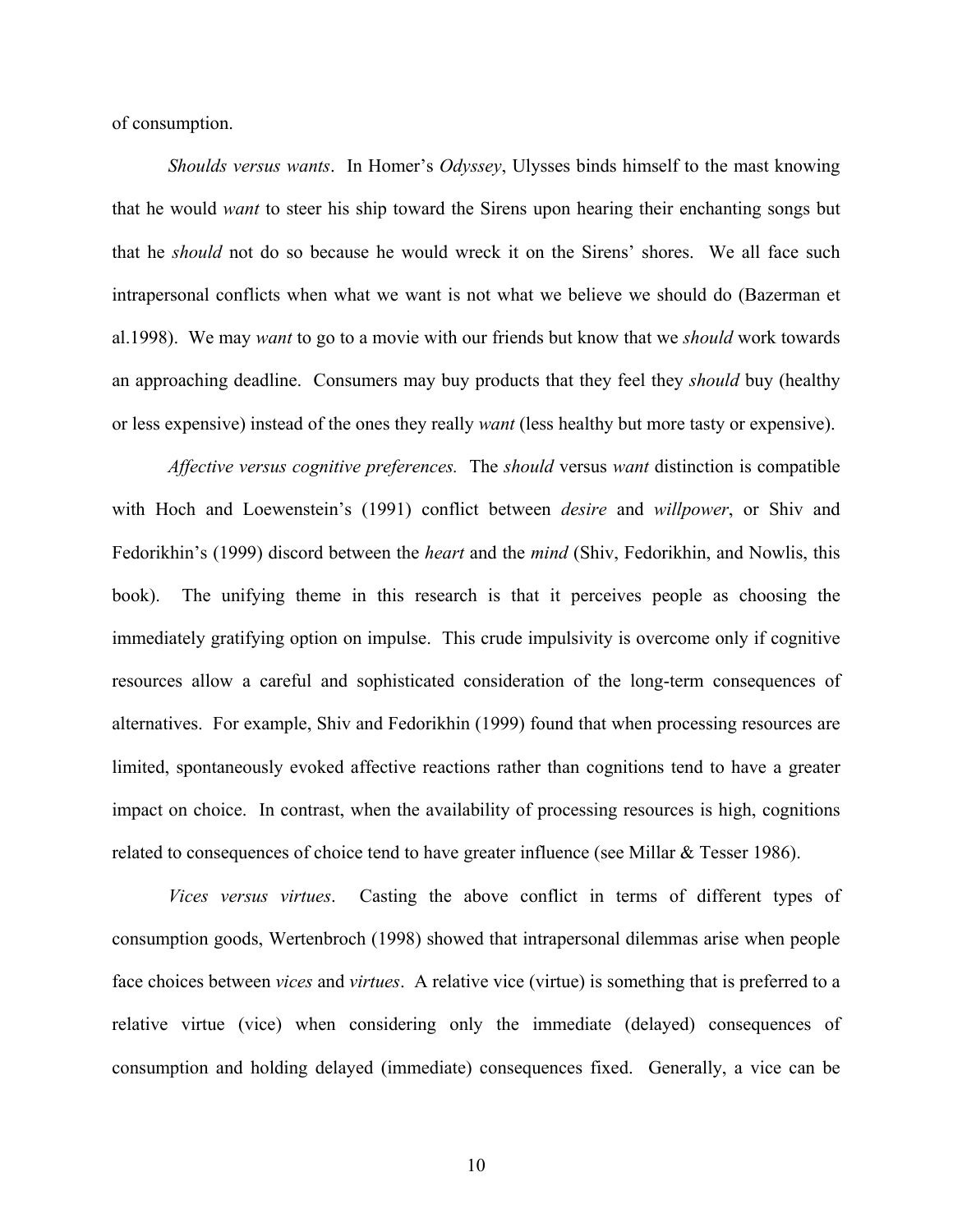conceptualized as an affective want that is motivated by impulses, while a virtue can be seen as a more reasoned and cognitively preferred choice option. As compared to a virtuous option, choosing a vice entails small but immediate hedonic gratification with larger but delayed, less positive (or even negative) consequences (Read, Loewenstein and Kalyanaraman 1999; Wertenbroch 1998).

The critical aspect in the above distinctions is that they relate to temporally inconsistent preferences—what is gratifying now is not what is preferred for the future. Intertemporal preference reversals arise from a disposition to give disproportionate weight to short-term benefits and costs, which is usually referred to as hyperbolic time discounting (Ainslie 1975). As a consequence, when consumption is still far away we might plan to have something that maximizes our long-run utility, but when consumption is imminent we might choose something that is bad for us in the long run but has more immediate appeal. For example, Read and Van Leeuwen (1998) reported that about half their subjects chose a virtuous piece of fruit over junk food one week before they were to consume it, but immediately before consumption most of them changed their mind and ended up choosing chocolate bars or potato chips. This type of inconsistency has important implications for decision theory and has been used to explain several consumption phenomena, which we discuss next.

*Response mode effects*. Bazerman et al. (1998) showed that preferences for vice or *want* options are stronger when these option are evaluated separately as compared to when they are evaluated jointly with virtuous or *should* options, a result that is echoed by Okada's (2004) analogous findings for hedonic and utilitarian items. Similarly, Read et al. (1999) found that consumers choose more virtues in simultaneous choices of multiple items at the same time for consumption over several periods than in sequential choices of one item at a time just before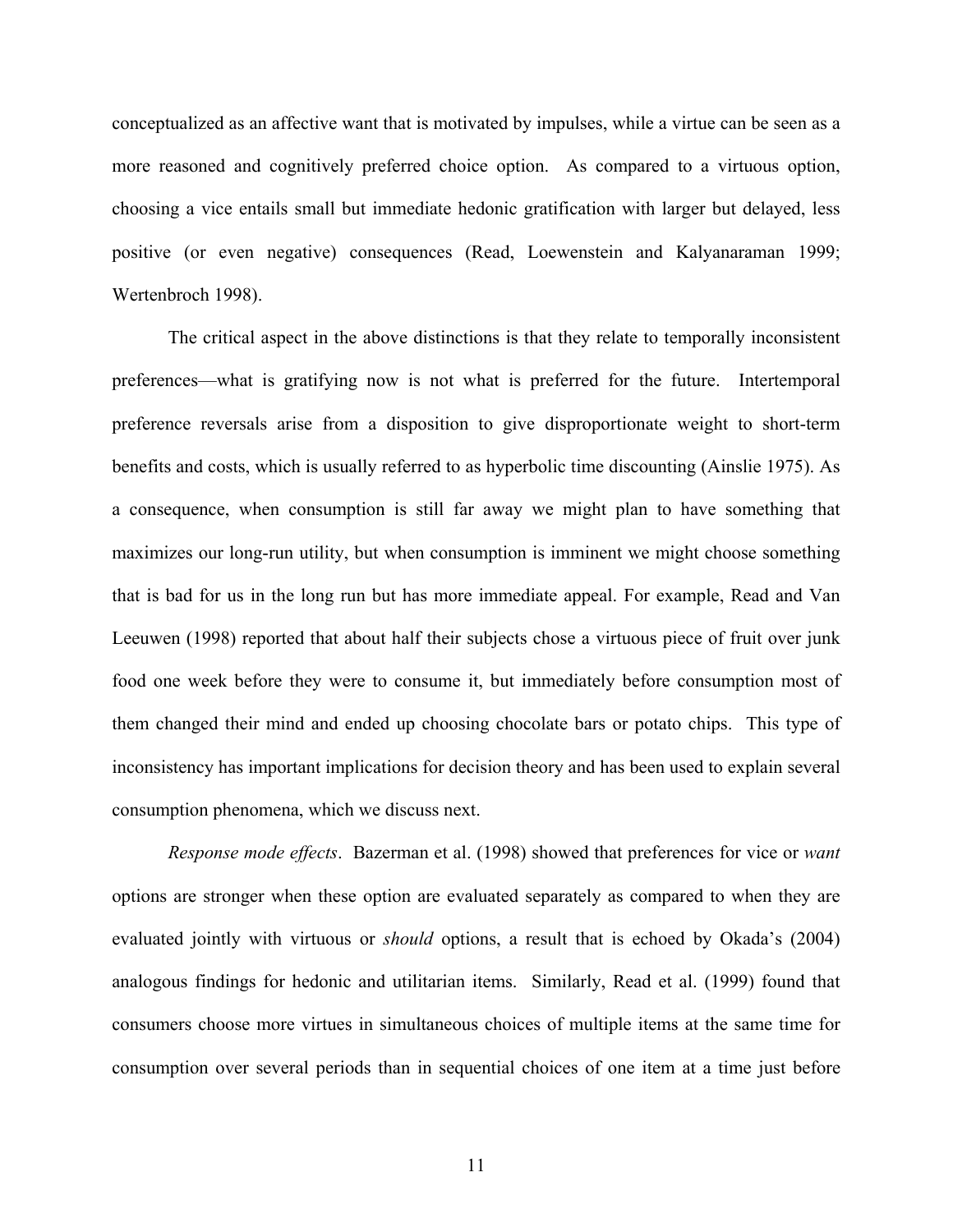each consumption occasion. Specifically, in a choice between highbrow movies (that offer less immediate fun but are educationally or culturally enriching, e.g., *Schindler's List*) and lowbrow movies (that generally provide little educational benefit but are good for entertainment and instant pleasure, e.g., *Speed*) people preferred more highbrow movies in simultaneous choice than in sequential choice. An undercurrent in this research is that when people act on their intrinsic preferences they are spontaneously tempted by, and attracted to, relative vices. It is only when cognitive factors kick in—due to direct comparisons in joint evaluation or to the availability of processing resources as in Shiv and Fedorikhin (1999) - that the long-term consequences of alternatives are taken into account.

*Self-control.* In general, when the short-term outcomes of an activity are in conflict with its long-term consequences, people may perceive the short-term outcomes as a threat to their long-term well-being and exercise self-control involving a variety of cognitive, affective, and motivational processes. Consequently, a substantial body of literature in this tradition has focused on how people attempt to control their short-term consumption impulses to secure their long-term interests. For example, a primary self-control strategy is to make an irrevocable decision in advance by eliminating the vice alternative from the choice-set (e.g., Ainslie 1975; Thaler and Shefrin 1981). In the first empirical demonstration of such consumer preferences for precommitment, Wertenbroch (1998) showed that consumers strategically ration their purchase quantities of vice goods to avoid a potential self-control problem arising from temptations to overconsume the vice they have in stock at home. For example, many regular smokers buy their cigarettes by the pack, forgoing sizable per-unit savings that they could realize if they buy 10 pack cartons. Such purchase quantity rationing discourages excessive vice consumption by making marginal consumption more difficult and costly. Wertenbroch (1998) showed that, as a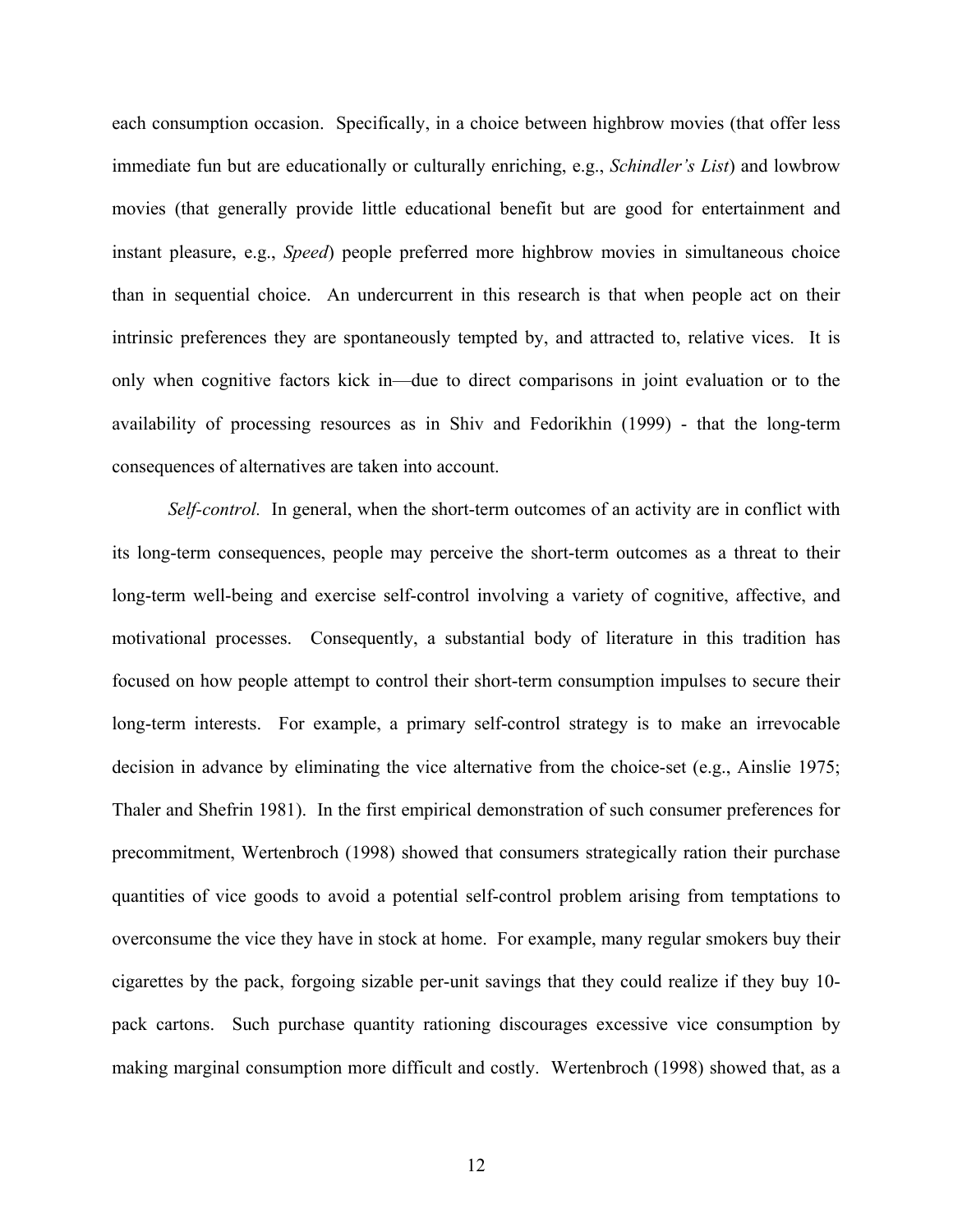result of such self-control, vice consumers' demand increases less in response to price reductions than virtue consumers' demand, although the preferences for vices are not generally weaker than the preferences for virtues. Analyses of quantity discounts for fast moving consumer goods (Wertenbroch 1998) and of two-part pricing schemes for services such as health clubs, mobile phone communication, and gambling (DellaVigna & Malmendier 2004) suggest that marketers' actual pricing policies are designed to make marginal vice consumption costlier than marginal virtue consumption, in line with consumer preferences for precommitment.

Research on counteractive self-control also suggests how people self-impose constraints on their otherwise preferred freedom of choice. People may steer away from short-term temptations by formulating strategies that make benefits and rewards contingent upon acting in accordance with their long-term interests. Fishbach and Trope (2000) reported that when health was subjectively important, participants in a study made receipt of a bonus contingent on completing a physically unpleasant test, although they could have earned the bonus without taking the test. Though participants risked losing the bonus by imposing this contingency on themselves, they increased their motivation to complete the test. Ariely and Wertenbroch (2002) showed that students and executives who self-imposed costly, evenly spaced deadlines (with penalties for missing them) were not only more likely to complete assignments on time but they also performed better than participants who did not self-impose such deadlines.

Relatedly, Rook and Hoch (1985) found that consumers employ a variety of distancing strategies to avoid situations in which they are likely to yield to their time-inconsistent preferences (e.g., "I immediately leave the area", and "I steer clear of record stores when I can't afford it"). Other studies have noted effectiveness of postponement (e.g., "never buy without checking other stores") and distraction as strategies against transient desires (Rook 1987).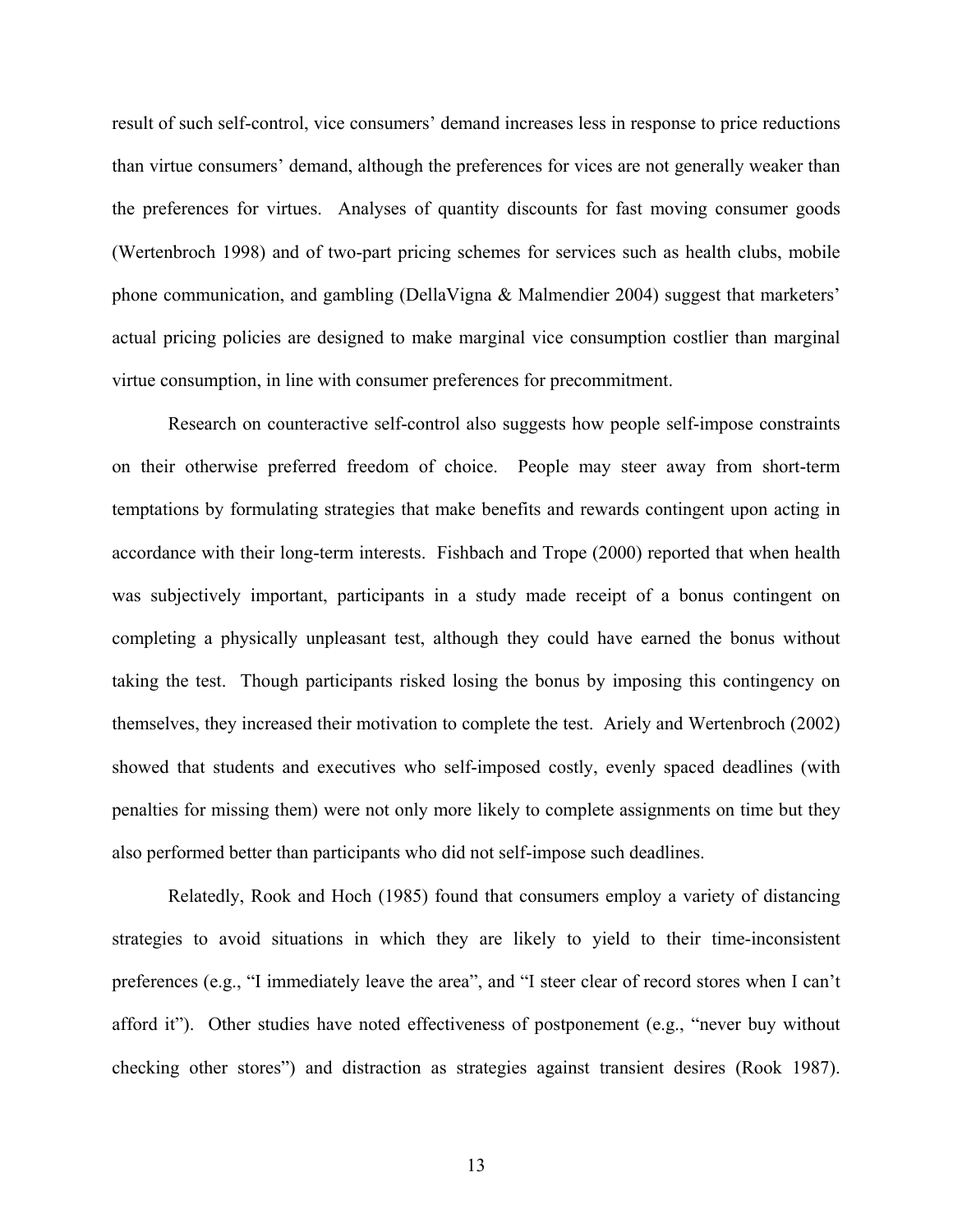People may also proactively counteract the influence of outcomes with immediate appeal and long-term costs by devising detailed implementation of intentions (e.g., "Whenever situation Y arises, I will do X"; Gollwitzer & Brandstätter 1997).

Although there are several similarities in the conceptualizations and findings within the hedonic/utilitarian and the vice/virtue frameworks, it is important to note that the research addressing the two originates from distinct theoretical backgrounds and orientations. To date, no conceptual integration of the frameworks exists. To illustrate this lack, we next explicitly highlight points of departure between the two conceptualizations. Despite these differences, though, we then move on to showing what the two conceptualizations have in common and how they can be integrated. Specifically, we propose a model that explains consumer choice among these goods in terms of self-attribution.

#### **3. Differences between conceptualizations**

For simplicity, we will refer to the literature that examines tradeoffs between experiential preferences and functional goals (referred to in 2.1. above) as research in the hedonic-utilitarian paradigm and to the literature that examines experiential preferences in the context of timeinconsistent preferences (referred to in 2.2. above) as research in the vice-virtue paradigm. These two streams of research are characterized by a number of surface differences that seem to emanate more from the theoretical perspectives, from which the research originated, than from substantive differences in conceptualizations. Nonetheless, it is worth pointing out those differences before turning to a deeper analysis of commonalities.

The hedonic-utilitarian paradigm has tended to focus on barriers to choosing the hedonic option whereas the vice-virtue paradigm has focused on the impulsivity of vice choices. For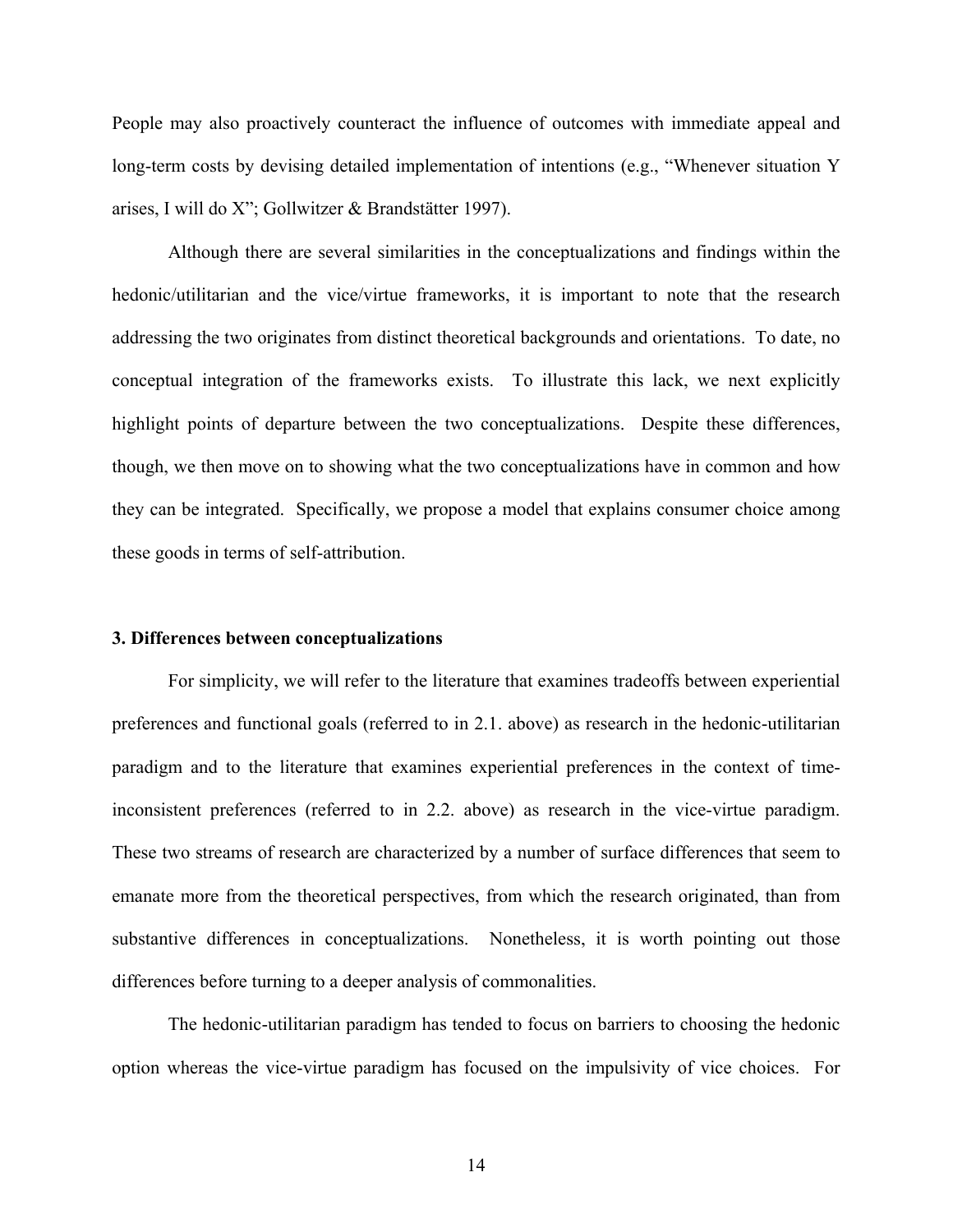example, since choosing hedonic over utilitarian items often induces guilt consumers are seen as viewing hedonic goods with hesitation. In contrast, the vice-virtue literature generally assumes that a vice will be *automatically* chosen for immediate consumption by appealing to consumers' impulsive preferences. While seemingly in contrast with each other, we will show in Section 4 that these two propositions are not necessarily inconsistent.

## *3.1. Guilt and justification*

Hedonic goods can be more difficult to justify than utilitarian goods (Dhar and Wertenbroch 2000; Thaler 1980). Compared to utilitarian goods, purchases of hedonic luxuries may therefore be associated with guilt and feelings of responsibility (Lascu 1991). Consequently, the hedonic-utilitarian literature has tried to account for the factors that facilitate the choice of the hedonic option. Findings discussed earlier such as greater popularity of hedonic items as rewards than as prizes (O'Curry and Strahilevitz 2001) and stronger preferences for hedonic rewards in the face of greater effort (Kivetz and Simonson 2002a) or charitable behaviors (Khan and Dhar 2004; Strahilevitz and Myers 1998) all support the idea of greater difficulty in choosing hedonic products. Specifically, this research builds on the idea that consumers, for various reasons such as anticipated regret (e.g., Bell 1982), cognitive dissonance (e.g., Festinger 1957), or rational self-perception (e.g., Bem 1972), are often looking to justify their choices (Simonson 1989; Slovic 1975). In summary, researchers in the hedonic-utilitarian paradigm have focused on how choice of a hedonic alternative can be enhanced by providing internal or external justifications for its consumption.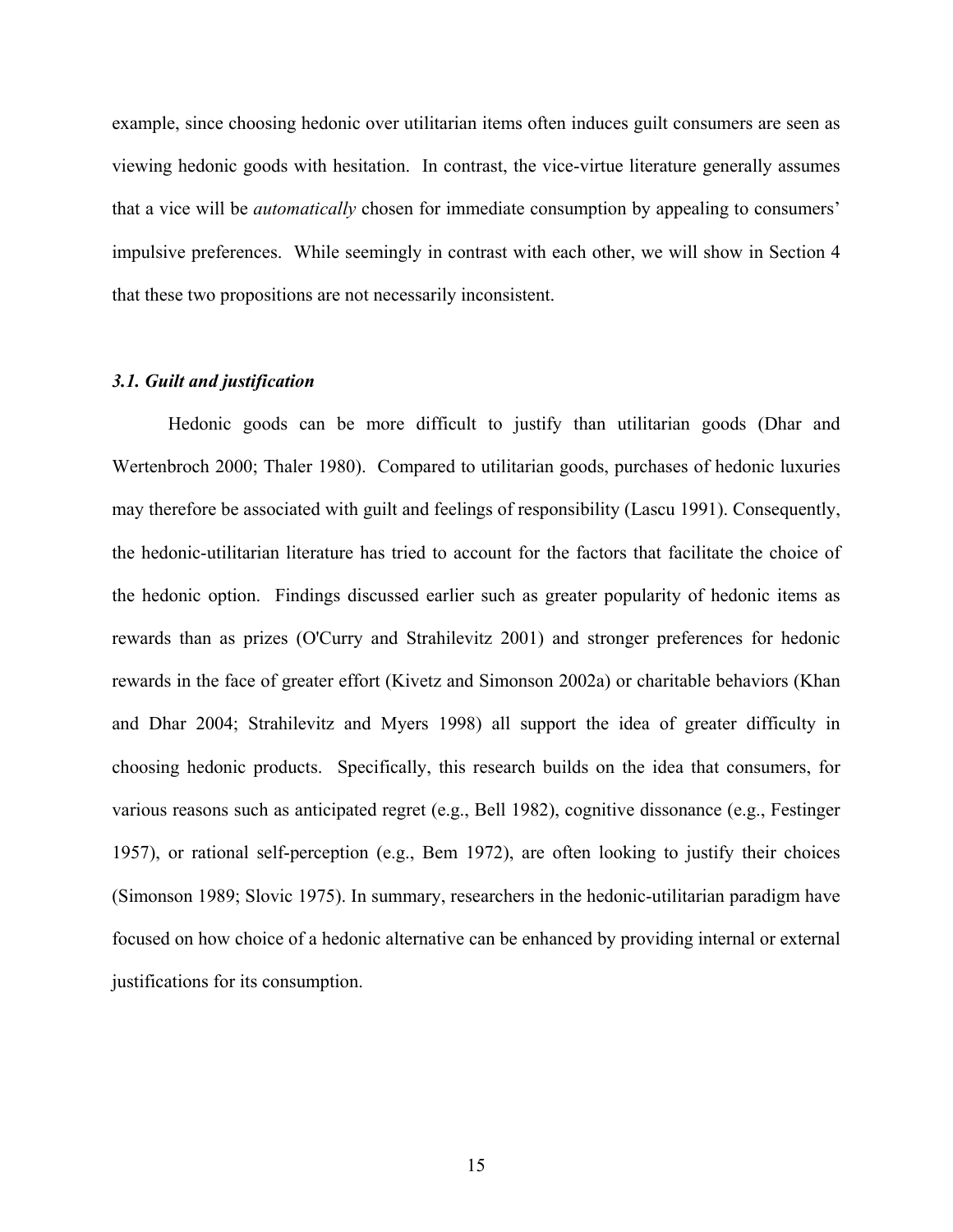## *3.2. Coping with temptation*

A focus on temporal streams of costs and benefits, as exemplified by behavior that results in immediate gratification but delayed harm (e.g., engaging in risky sex, drinking, and smoking) is an important distinction between the hedonic-utilitarian and the vice-virtue paradigms. The vice-virtue and the want-should distinctions are defined explicitly in terms of such temporal tradeoffs, while the temporal aspect is not critical to the hedonic-utilitarian distinction. Typically, work in the vice-virtue paradigm has focused primarily on contexts that give rise to time-inconsistent preferences, that is, preferences leading to choices that would not be made from a dispassionate, temporally removed perspective. Among others, time-inconsistent behavior has been studied in the context of economic policy (Kydland and Prescott 1977), saving behavior (Thaler and Shefrin 1981) and self-control (Hoch and Loewenstein 1991; Loewenstein 1996; Wertenbroch 2003). A common suggestion from these streams of research is that the affective reactions occur because of crude and rapid automatic processing while the rational reactions are generated by refined, cognitive, and deliberated reactions (Shiv and Fedorikhin 1999). The fast affective reactions can undermine the long-term goals that guide dispassionate preferences and lead to self-regulation problems (debt, addictions, and health risks). An underlying assumption is that, faced with a choice between a *virtue* and a *vice* option, people are likely to act against their better judgment and engage in impulsive behavior inconsistent with their global preferences.

Because of the view that people are impulsively attracted to vices, the literature in the vice-virtue paradigm has naturally focused on the strategies and tactics people use (consciously or unconsciously) to limit their choice of vices. Using the idea of multiple selves, Ainslie (1975) and Schelling (1984) proposed that the farsighted and conservative self attempts to restrict, in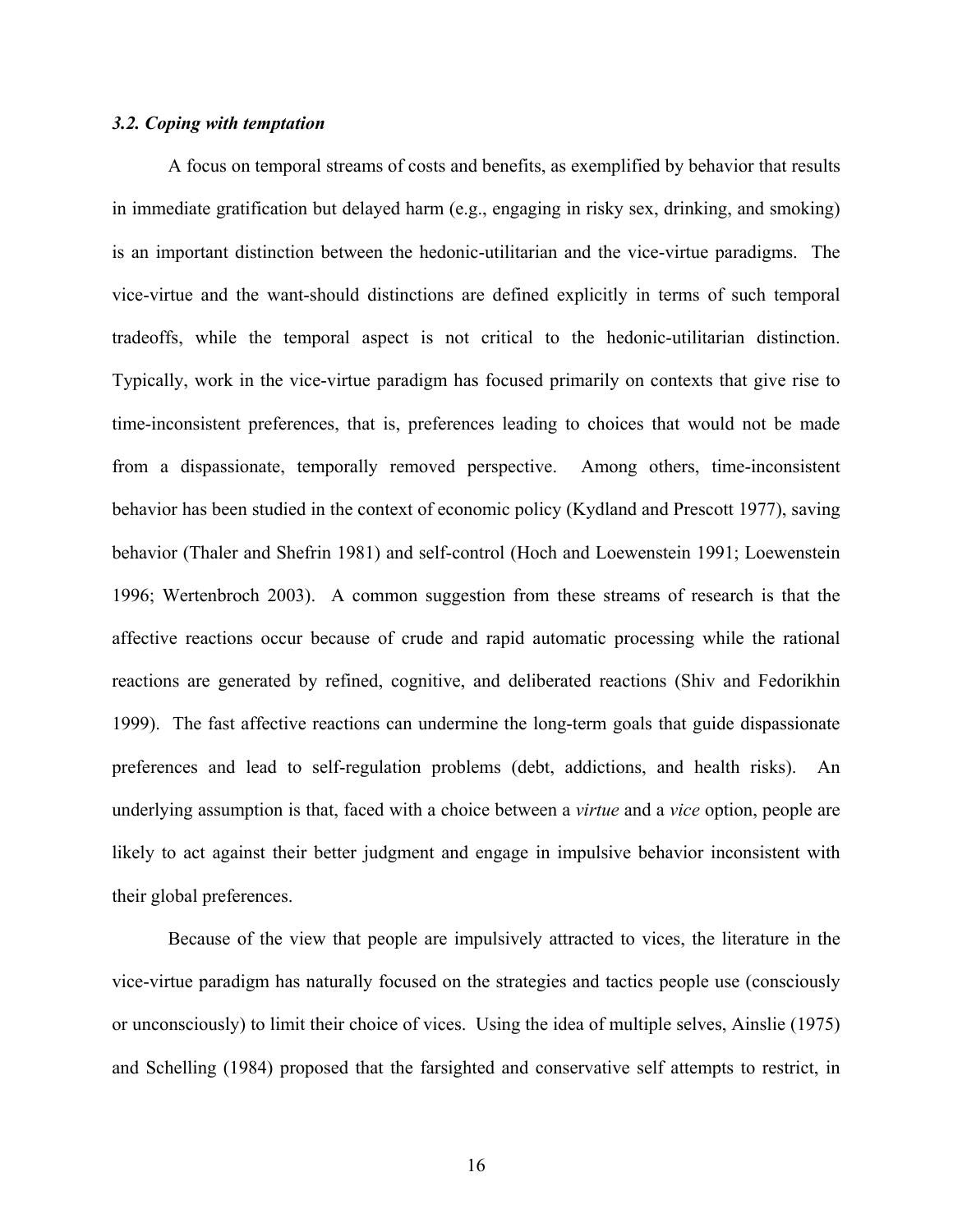advance, the set of options that the myopic self can choose from in the future. Akin to this is Thaler and Shefrin's (1981) planner-doer model, in which the planner self limits the set of options from which the doer can later choose. Wertenbroch's (1998) demonstration that consumers are willing to pay a premium for smaller packs of vices (e.g., regular coffee, beer, potato chips, Oreo chocolate chip cookies, etc.) shows that consumers counteract a future selfcontrol problems by self-imposing strategic constraints. Dieters may restrict the amount of groceries they purchase knowing that they would not be able to avoid the temptation when the food is in close proximity. Similarly, people may be willing to incur a penalty for missing a medical exam (due to its short-term aversiveness) to ensure better health in the future (Fishbach and Trope 2000).

#### **4. Toward a common framework: A self-attribution model of hedonic choice**

As the above discussion shows, the two conceptualizations have arisen within two different research paradigms. The hedonic-utilitarian distinction has come out of research on context effects in decision-making that shows systematic effects of the affective versus functional content of choice option attributes on how consumers make trade-offs between these attributes. The vice-virtue distinction has been used in research on consumer self-control to demonstrate that consumers precommit to consumption choices that preclude or minimize impulsive consumption. While these research traditions are not closely related, we propose that the two conceptualizations can be linked from two perspectives, in terms of the temporal streams of consequences of consumption and in terms of the goals that consumers pursue in their decision-making processes.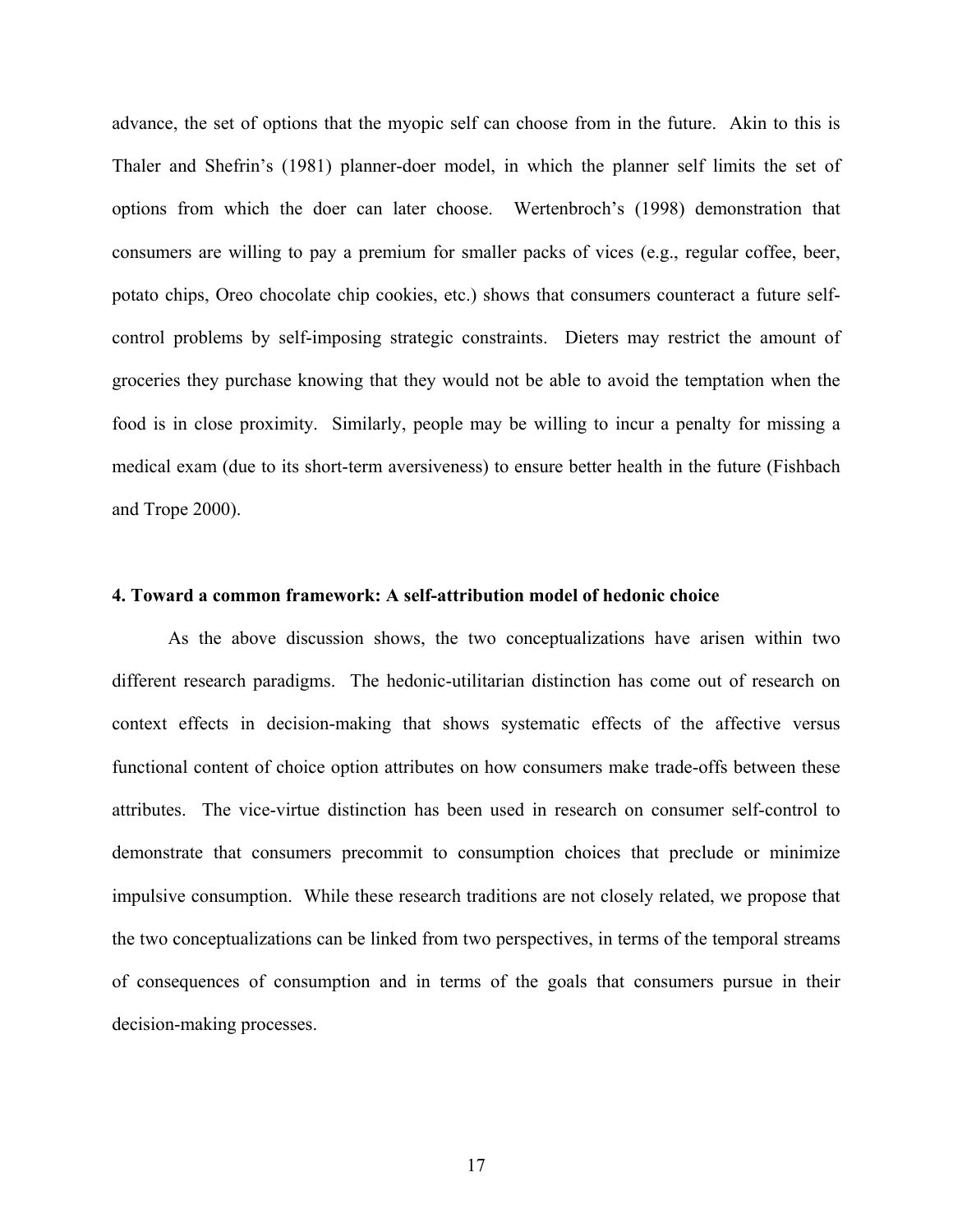## *4.1. Commonalities*

*Intertemporal distribution of consumption consequences*. First, note that the definition of hedonic goods as being consumed for experiential pleasure implies that the sought-after consumption benefits occur more or less simultaneously with the act of consumption. For example, drinking a bottle of fancy French wine is pleasant in and by itself, and the benefits typically stop accruing once you have finished the last glass. In contrast, the definition of utilitarian goods as being consumed for instrumental purposes implies that the sought-after consumption benefits occur after the act of consumption. For example, obtaining a college degree is instrumental to getting a good job, which occurs after you've taken classes and have graduated. Therefore, it is possible to characterize hedonic and utilitarian goods as well in terms of the stream of consequences accruing from their consumption over time. Typically, hedonic goods provide immediate benefits without explicit negative delayed consequences. For example, there are no obvious delayed costs of choosing a fancy dinner instead of free groceries as a reward. Similarly, utilitarian goods typically provide their benefits post-consumption, without particular negative consequences during consumption. Nonetheless, this front- or backloading of benefits suggests that, by Wertenbroch's (1998) formal definition, hedonic goods could be characterized as vices and utilitarian goods as virtues in a direct comparison with each other. So the intertemporal framework used in the vice-virtue paradigm can be superimposed on the hedonic-utilitarian distinction; this follows from how consumers' goals (i.e., immediate pleasure or delayed instrumentality) that are linked to the consumption item itself are distributed over time. A possible reason for why the vice-virtue paradigm has resulted in a focus on precommitment strategies is that vices are typically viewed as having immediate positive and delayed negative consequences, requiring an impulsive consumer to engage in self-control. The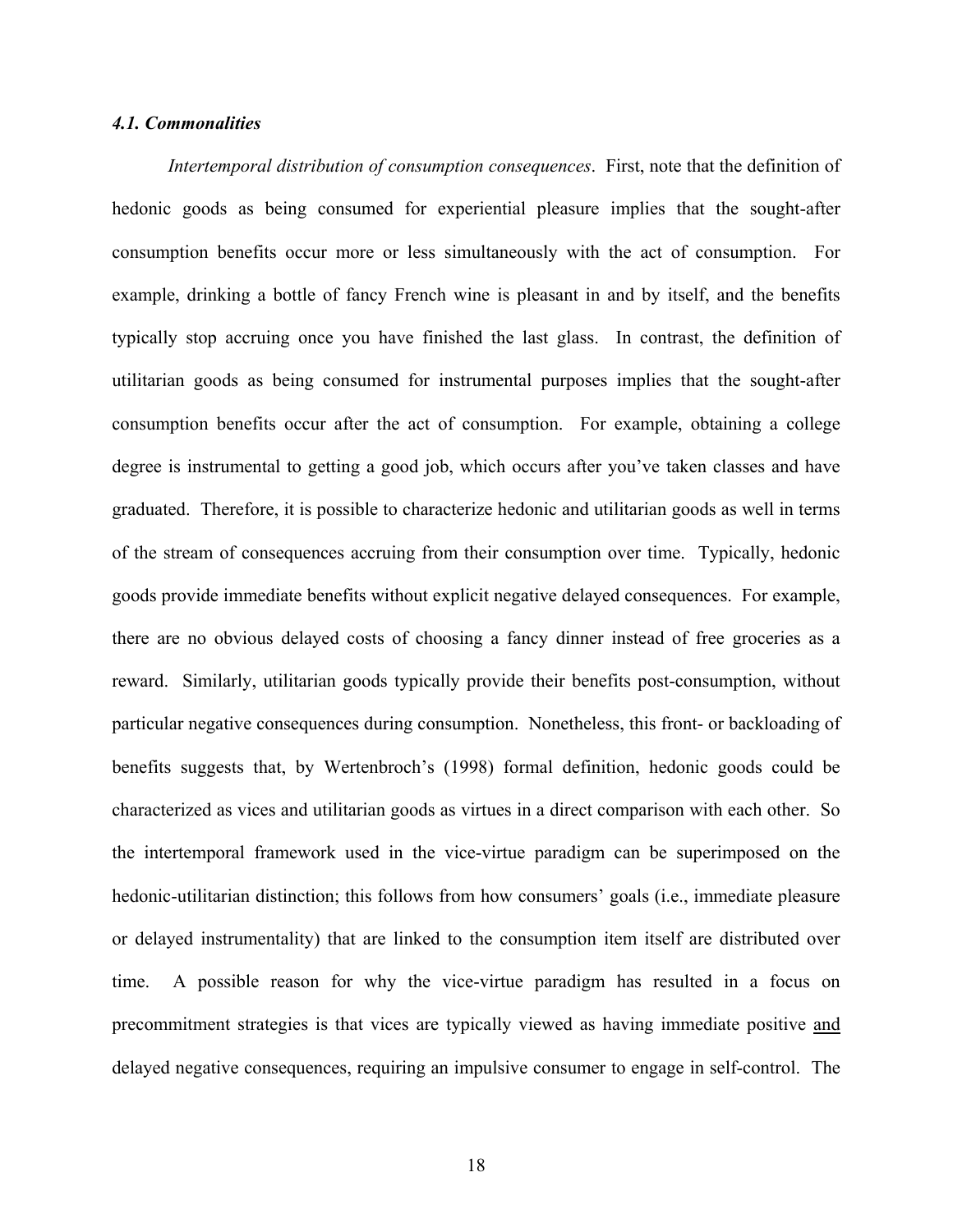lack of an explicit attribution of delayed negative consequences to hedonic goods may have made impulse control strategies less relevant to researchers in the hedonic-utilitarian paradigm.

*Choice and consumption goals*. The second perspective, from which the hedonicutilitarian and vice-virtue conceptualizations can be linked, is in terms of the goals, which consumers pursue when making a consumption choice. These consumption goals can be organized at two levels, a more direct, lower-level goal linked to the consumption item itself, and a more indirect, higher-level goal linked to the process, by which the item is chosen. Following Huffman, Ratneshwar, and Mick's (2000) hierarchy of consumer goals, lower-level goals include feature preferences and benefits sought, while higher-level goals include consumption intentions, current concerns, and life values. The pursuit of higher-level goals is implicit in research on selfcontrol through precommitment in the vice-virtue paradigm. That is because precommitment as a strategic self-control device presupposes that consumers are aware of their self-control problems (e.g., Ariely and Wertenbroch 2002; O'Donoghue and Rabin 1999). Hence, they know their character type ("I am impulsive") and make choices based on their awareness of that type. These choices can therefore be characterized as cognitively driven, top-down decisions and result from a current concern ("I am on a diet") or even a life value ("I'd like to have a virtuous character;" Huffman et al. 2000) to act less impulsively. In contrast, the pursuit of lower-level goals is implicit in research on context effects in choices of hedonic and utilitarian items, where consumers pursue lower-level goals such as benefits sought (e.g., pleasure versus instrumentality). Hence, research in the hedonic-utilitarian paradigm can be more easily characterized as looking at affectively driven, bottom-up choices. This research is agnostic as to whether consumers are pursuing higher level-goals such as life values (e.g., driven by an awareness of their real or ideal character type). However, research on consumer guilt (Dahl et al.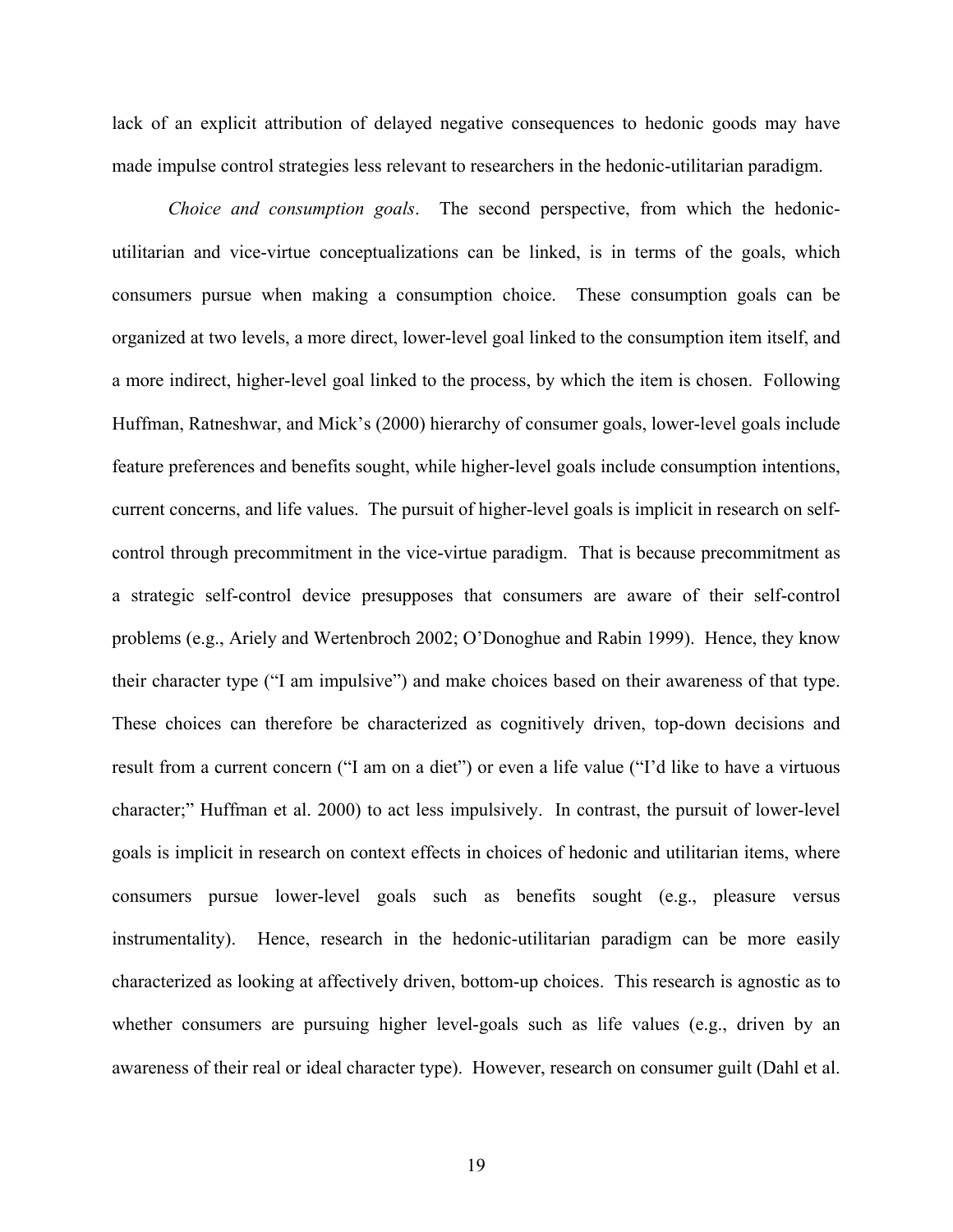2003; Lascu 1991) does suggest that consumers may make inferences about their character type from their choices of hedonic and utilitarian items. For example, hedonically choosing the rich, creamy Häagen Dazs ice cream over the less tasty bowl of fresh fruit for dessert may make consumers feel guilty of indulgence and lead them to infer that they are of the indulgent type.

Preferring features or seeking benefits in line with higher-level goals, or inferring higherlevel goals from feature preferences or benefits sought, requires consumers to align the different types of goals they are pursuing. Huffman et al. (2000) suggest that this process of alignment of higher- and lower-level goals occurs both top-down and bottom up. Specifically, higher-level goals often shape and give meaning to lower-level goals, a process they refer to as incorporation. For example, wanting to be a virtuous person (a high-level goal) would prompt a consumer to seek benefits (a lower-level goal) that have more positive, or less negative, long-term consequences. The consumer might attribute virtuousness to him- or herself ex-ante and choose a utilitarian item, or virtue, accordingly. At the same time, lower-level goals such as revealed feature-preferences can also shape and constrain higher-level goals, a process called abstraction (Huffman et al. 2000). Thus, consumers who have chosen a hedonic item, or a vice, with certain tempting features or benefits (a lower-level goal) may infer from their choice ex-post that they are not a particularly virtuous person (thus violating or negating a high-level goal).

This discussion has shown that, despite the lack of definitional integration, the two research paradigms on hedonic and utilitarian goods and on vices and virtues share a number of commonalities. Below, we build on the above discussion to propose a self-attribution model of hedonic choice, which provides a framework to explain when and why a hedonic alternative, or vice, may be preferred over a utilitarian one, or virtue. It is important to note that, given the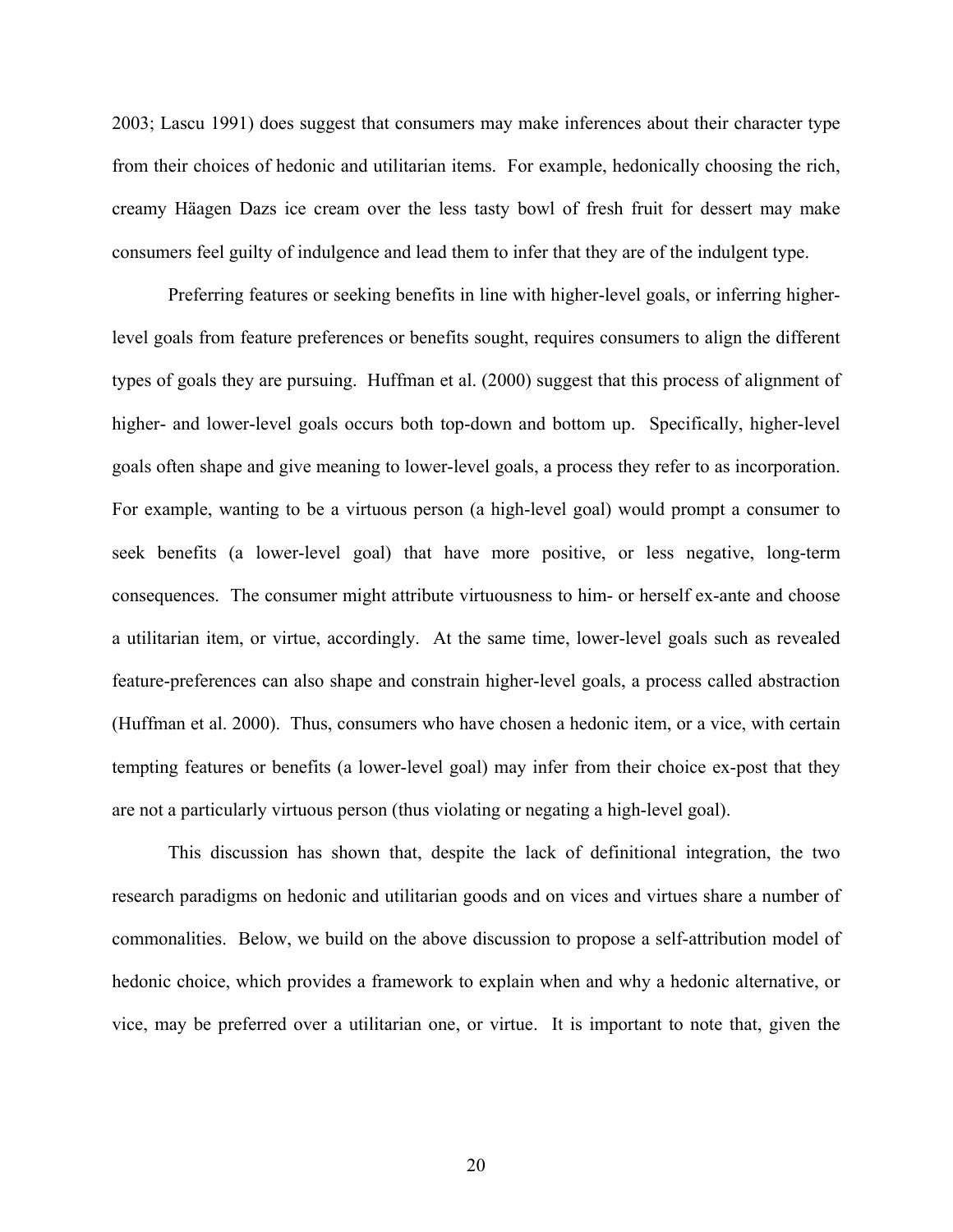commonalities that we have proposed, this self-attribution model applies interchangeably to both the hedonic-utilitarian and the vice-virtue paradigms.

## *4.2. A self-attribution model of hedonic choice*

In line with extant research, we suggest that what consumers choose may generate conscious or unconscious self-attributions. Self-perception theory first proposed the idea that people make inferences about themselves from their own behavior (Bem 1972). More recently, research on self-signaling in consumer choice has suggested that consumers' own choices provide them with valuable information about their own character (Bodner and Prelec 2001; Prelec and Bodner 2003). For example, a person who buys an expensive Prada handbag may feel stylish, frivolous, and/or indulgent at the same time. Similarly, if consumers observe themselves eating fatty food they may think that they lack self-control. On the other hand, if they observe themselves donating to a charity they may start to view themselves as more compassionate persons.

In exploring the concept of self-signaling, Bodner and Prelec (2001) argued that choices yield not just outcome utility (the utility of the anticipated consequences of choice) but also diagnostic utility (the value of what consumers learn about their disposition as signaled by their choices). Consumers incorporate both types of value into their utility function. Hence, consumer choice may be motivated purely by the ex-ante desire to obtain a self-signal so that consumers actively seek out choices with a positive signal value. This is consistent with the results of a well-known study by Quattrone and Tversky (1984) who led their subjects to believe that their ability to submerge an arm in a container of cold water until the pain became unbearable was diagnostic of a serious but hard-to-observe heart condition. As predicted,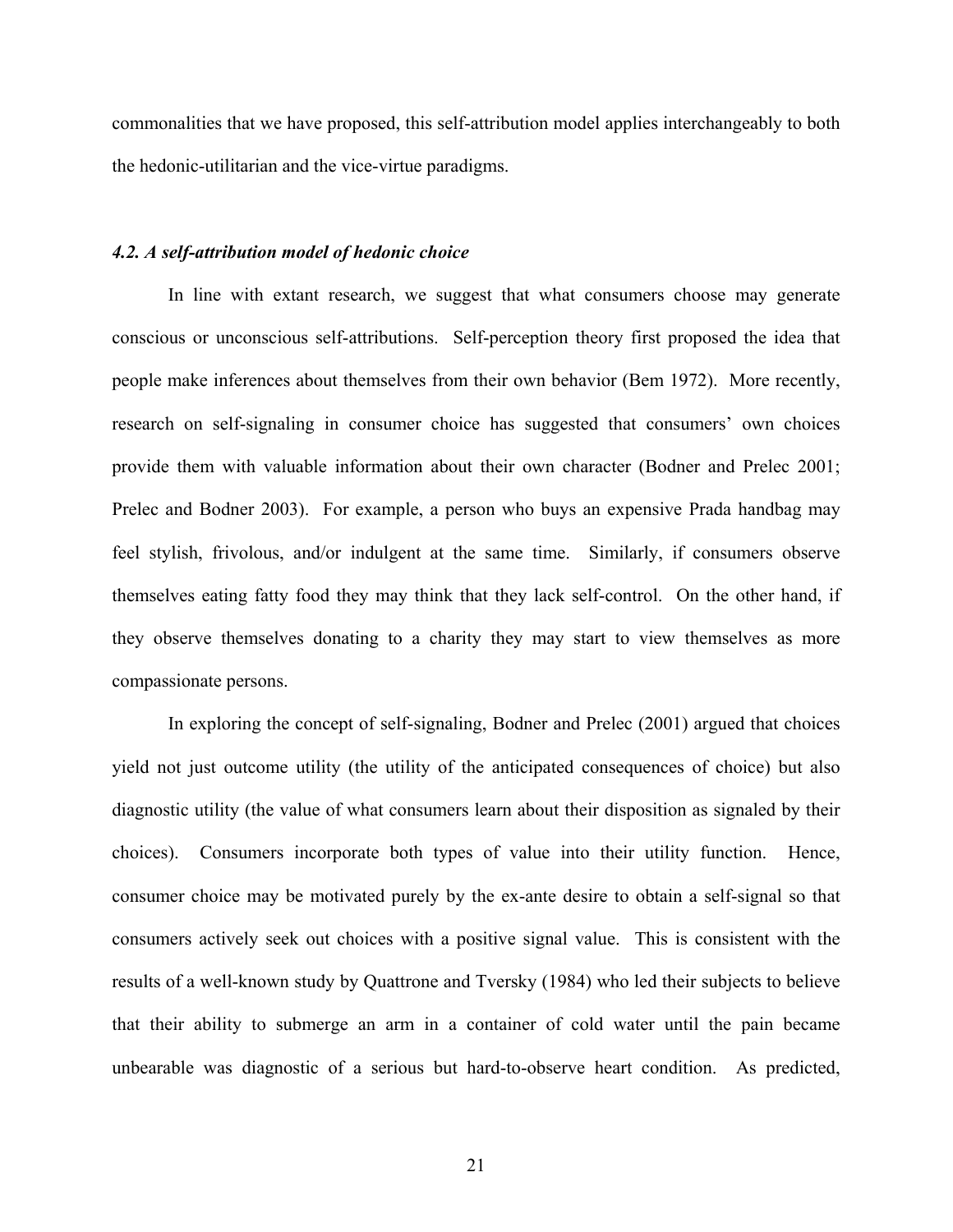subjects' cold water tolerance varied with whether they believed that tolerance was diagnostic of the heart condition – even though they knew that enduring the pain would not alter their susceptibility to the condition.

Although we may all seek experiential and hedonic pleasures, the purchase of such goods may often produce negative self-attributions (possibly moderated by cultural values) since such consumption is more difficult to justify, induces greater guilt, and by definition, is not essential. These negative self-attributions (e.g., "I am careless", "I am a spendthrift", "I indulge", "I lack self-control," etc.) associated with hedonic alternatives could restrict people from choosing hedonically appealing experiential alternatives. Similar negative attributions may also be associated with choosing an immediately gratifying vice over a virtuous option that lacks instant appeal but offers greater long terms benefits. For example, Dhar and Wertenbroch (2004) show that consumer preferences for choice sets depend on the signal value of a given choice from these sets. Choosing a vice from a set that also contains a virtue highlights the fact that the consumer has just chosen a vice more than choosing that vice from a set that only contains vices. Similarly, choosing a virtue from a set that also contains a vice makes the virtue choice more salient to the consumer than choosing that virtue from a set that only contains virtues. Consequently, vice consumers derive more negative, and virtue consumers more positive, signal values from choosing from sets that contain both vices and virtues. In other words, variability in situational factors such as the presence or absence of other choice options and the feasibility of choosing these options can highlight, or de-emphasize, alternative causes of one's choice such as the strength or weakness of one's will (cf. Bénabou and Tirole 2004).

In line with this reasoning, our self-attribution model (see Figure 1) proposes that hedonic choice generates certain conscious or unconscious self-attributions, which, if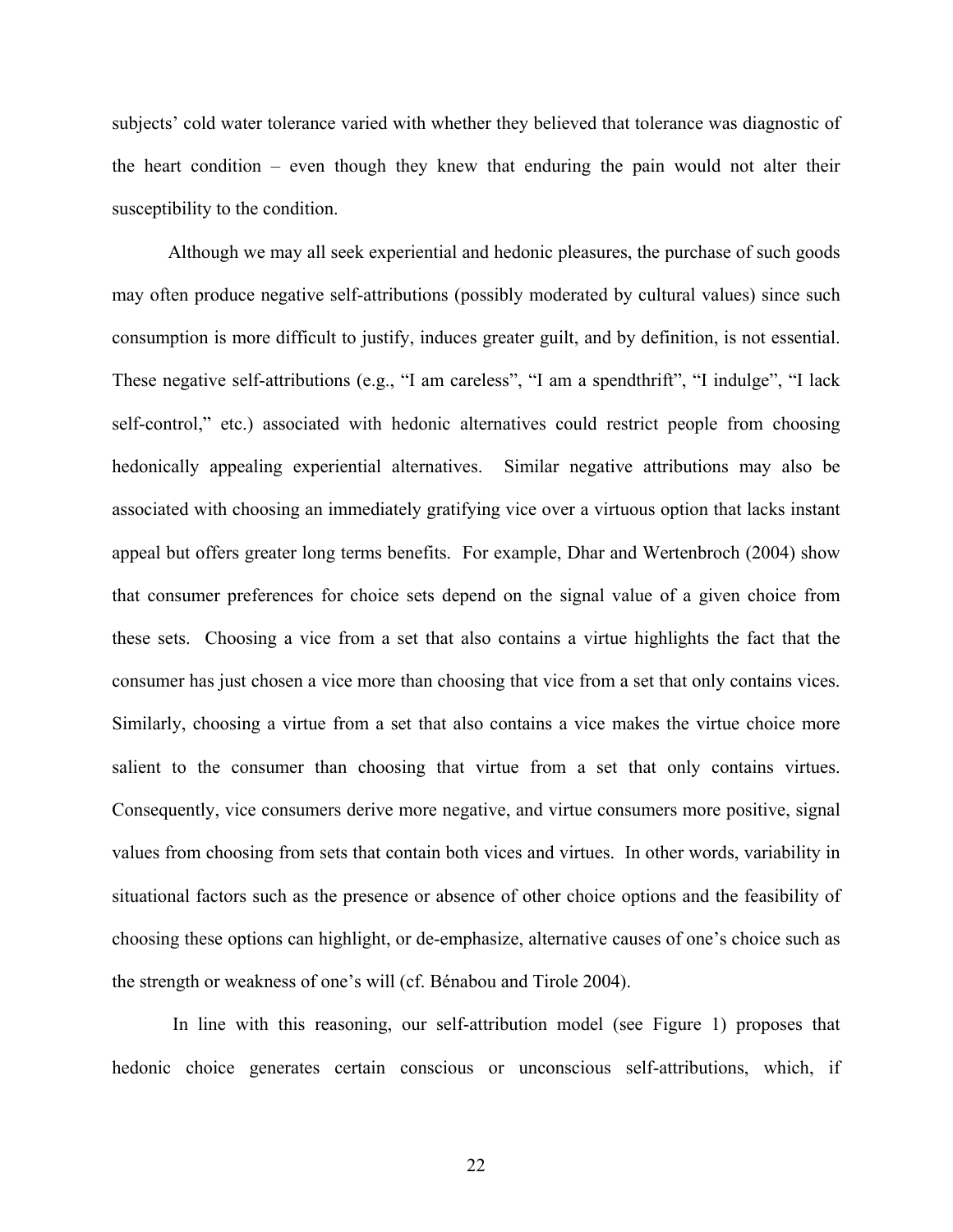anticipated, in turn influence the choice outcome. Choosing a hedonic (vice) item over a more utilitarian (virtuous) alternative can generate more negative self-attributions. The negativity associated with hedonic (vice) options can then undermine their attraction and the decisionmaker may end up choosing a more utilitarian (virtuous) option.

# [Insert Figure 1 about here]

Specifically, our model in Figure 1 shows that lower-level goals, such as feature preferences, may lead consumers to prefer a hedonic (utilitarian) item. That preference may lead to negative (positive) self-attributions, which may induce consumers to think of themselves as indulgent (virtuous) types. This, in turn, may yield new or revised higher-level goals of hedonistically pursuing indulgence (virtue) further or prudishly (indulgently) pursuing virtue (vice) instead. Therefore, self-attribution processes are the mechanism by which lower-level goals can affect higher-level goals in the model (abstraction, see Huffman et al. 2000).

Consistent with past research that suggests that most of consumer behavior is goaldirected (Bagozzi and Dholakia 1999), our model proposes that it is also possible for higherlevel goals to affect the nature of the self-attributions prompted by a given choice. Based on the notion that different goals and goal-attainment strategies can influence tradeoffs, we suggest that the negative self-attributions associated with a choice set may depend on chooser's goals and goal-driven self-regulation strategies. For example, a person who aims to eat healthy (a benefit sought, a lower-level goal) in order to loose weight (a current concern, a higher-level goal) may associate greater negative self-attributions with choosing a tasty but unhealthy chocolate cake over a healthy but less tasty fruit salad as compared to someone who aims to exercise everyday in order to loose the same amount of weight. Similarly, a person on a diet (a current concern, a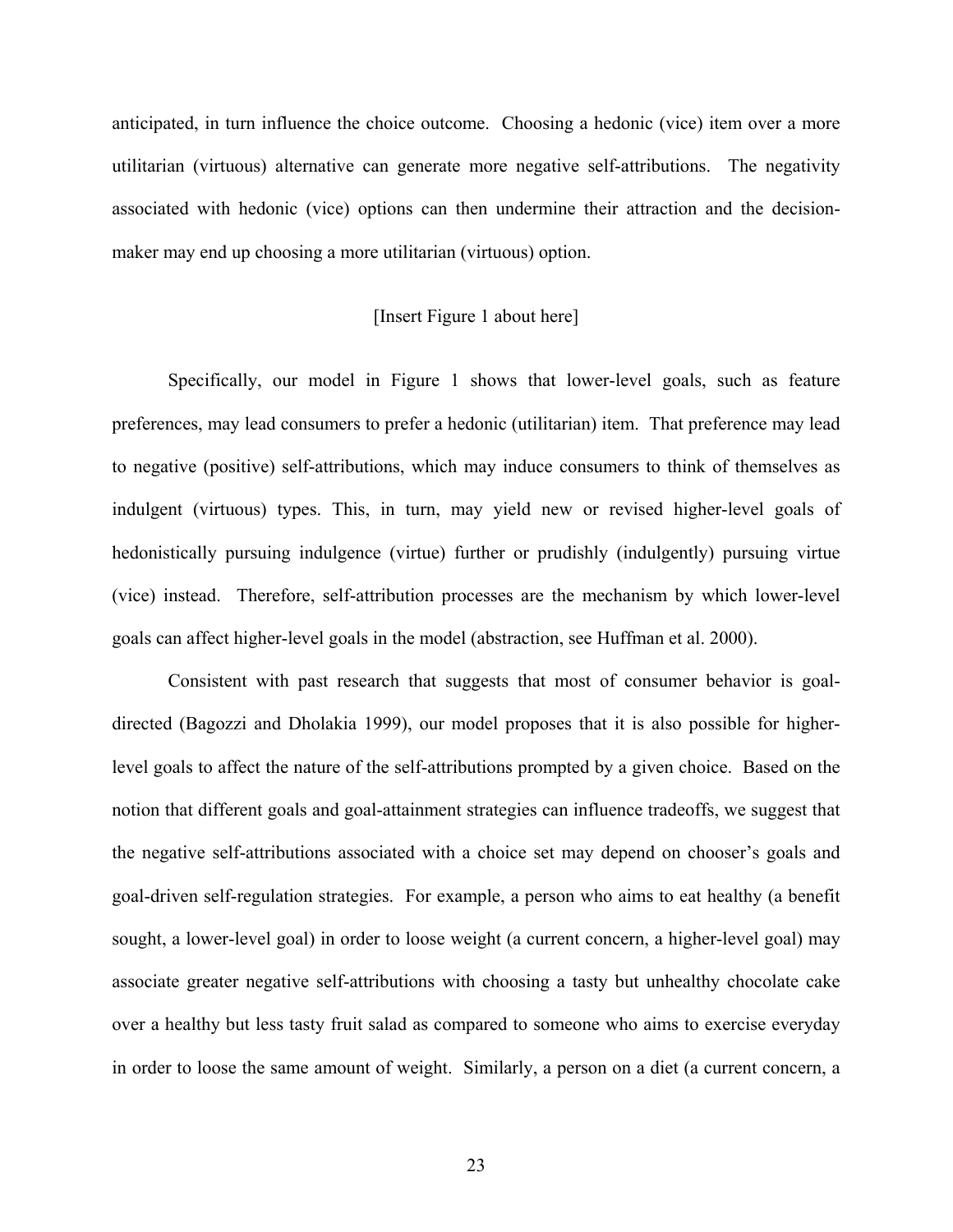higher-level goal) is likely to draw more negative self-attributions from the choice of the chocolate cake (a feature preference, a lower-level goal) as compared to a person who is not on a diet. Hence, our proposed self-attribution model of hedonic choice also suggests that if higherlevel goals lead a consumer to anticipate negative self-attributions from choosing the hedonic or vice item, she will prefer, or at least precommit to, the utilitarian or virtuous option, which is likely to generate positive or less negative self-attributions. So the self-attributions consumers anticipate from their overt choices can in turn be determined by the goals they bring to the choice situation. Thus, our model also allows higher-level goals (pursuing virtue) to determine lowerlevel goals via the anticipation of self-attributions (incorporation, see Huffman et al. 2000).

Consistent with attribution theory (e.g., Schwarz and Clore 1983), we also propose that the preference for a hedonic or vice alternative will increase if the negative self-attributions associated with it are diminished or disconfirmed. In other words, when the choice context allows the consumer to disconfirm or neutralize any negative self-attributions attached with the choice of the hedonic or vice items she will prefer such options. Simply put, the choice of a hedonic or a vice item vis-à-vis a utilitarian or a virtuous item will be more likely when the restrictive negative self-attributions associated with it are removed. The act or item that disconfirms the negative self-attributions need not be tightly coupled with an act or item that induces negative self-attributions. For example, Khan and Dhar (2004) illustrate that more subjects chose a pair of designer's jeans over a vacuum cleaner after a seemingly unrelated charitable decision than in a control condition. Moreover, when asked to give reasons for their choices, participants in their study did not draw a connection between their initial charitable decision and the subsequent indulgent choice. This is consistent with the notion that the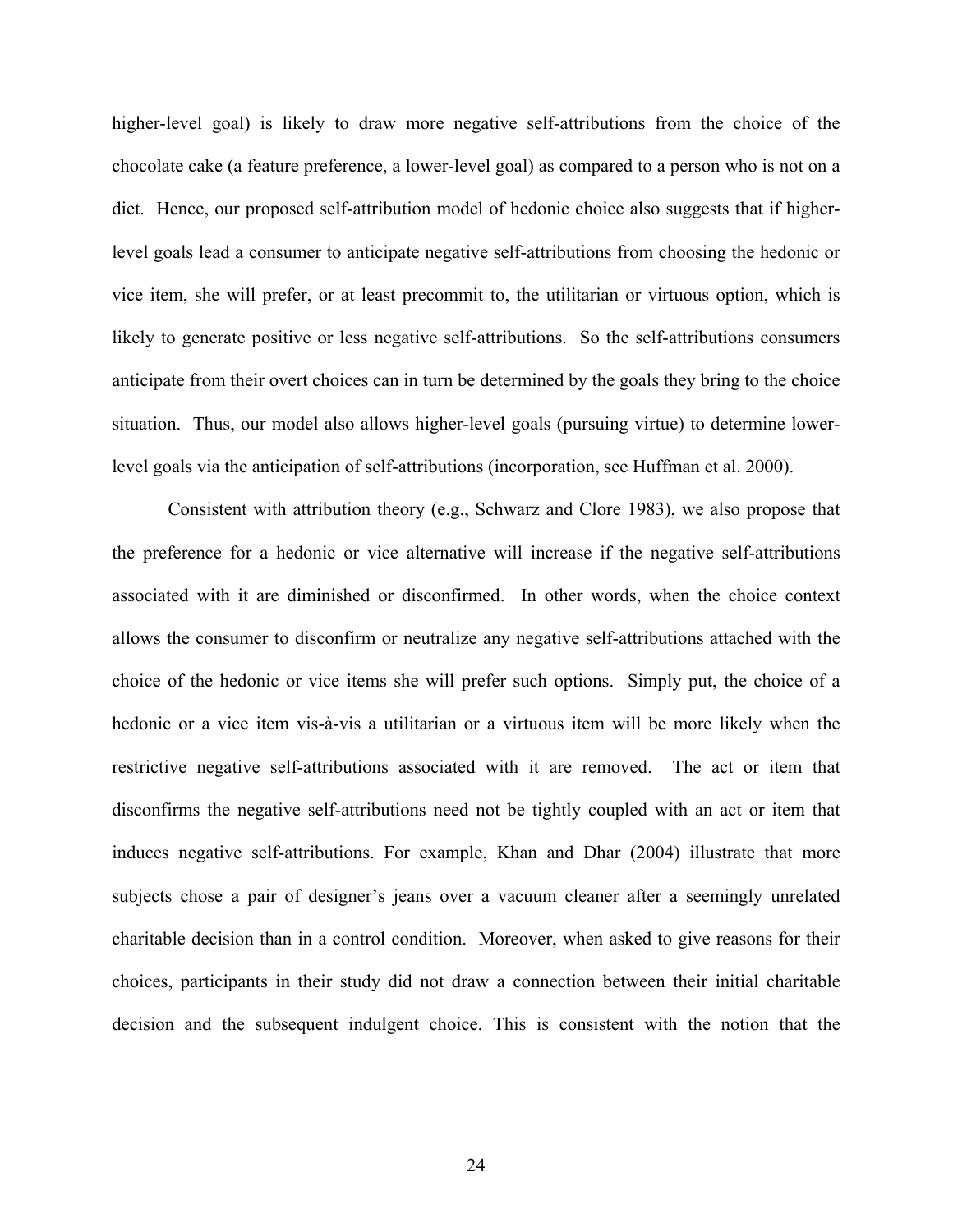processes that reduce negative self-attributions may occur outside of individual's consciousness without requiring intention, effort, or monitoring.

*Theoretical propositions*: We now present a number of theoretical propositions that follow from our self-attribution model of hedonic choice.

- **P1** The role of goals: As discussed above, goals that an individual holds can affect the selfattributions she anticipates to draws from her choices, which then influence the choice outcome. Hence, a useful direction of future research would be to examine the role of different types of goals in the determination of self-attributions and choice. For example, whether people have promotion or prevention focus (Pham and Higgins, this book) may influence the self-attributions they draw from their specific choices. In a promotion focus people are more likely to pursue goals that are related to advancement and accomplishment, while in a prevention focus the goals pursued are more likely to be those related to security and protection (Higgins 1997, 1998, 2002). Therefore, it is likely that a promotion-focused individual associates fewer negative self-attributions with the choice of hedonic (vice) products than an individual with a prevention focus. Future research can investigate the role of regulatory focus in a choice between hedonic (vice) and utilitarian (virtue) products.
- **P2** The role of positive self-attributions: The negative self-attribution arising from a choice of hedonic or vice alternatives may be disconfirmed by countering them with positive self-attributions, which can arise through several different mechanisms. For example, higher effort may enhance the preference for a hedonic or vice item by serving to disconfirm the negative self-attributions (such as "I am being wasteful" etc.) associated with choosing such items through generation of positive self-attributions (such as, "I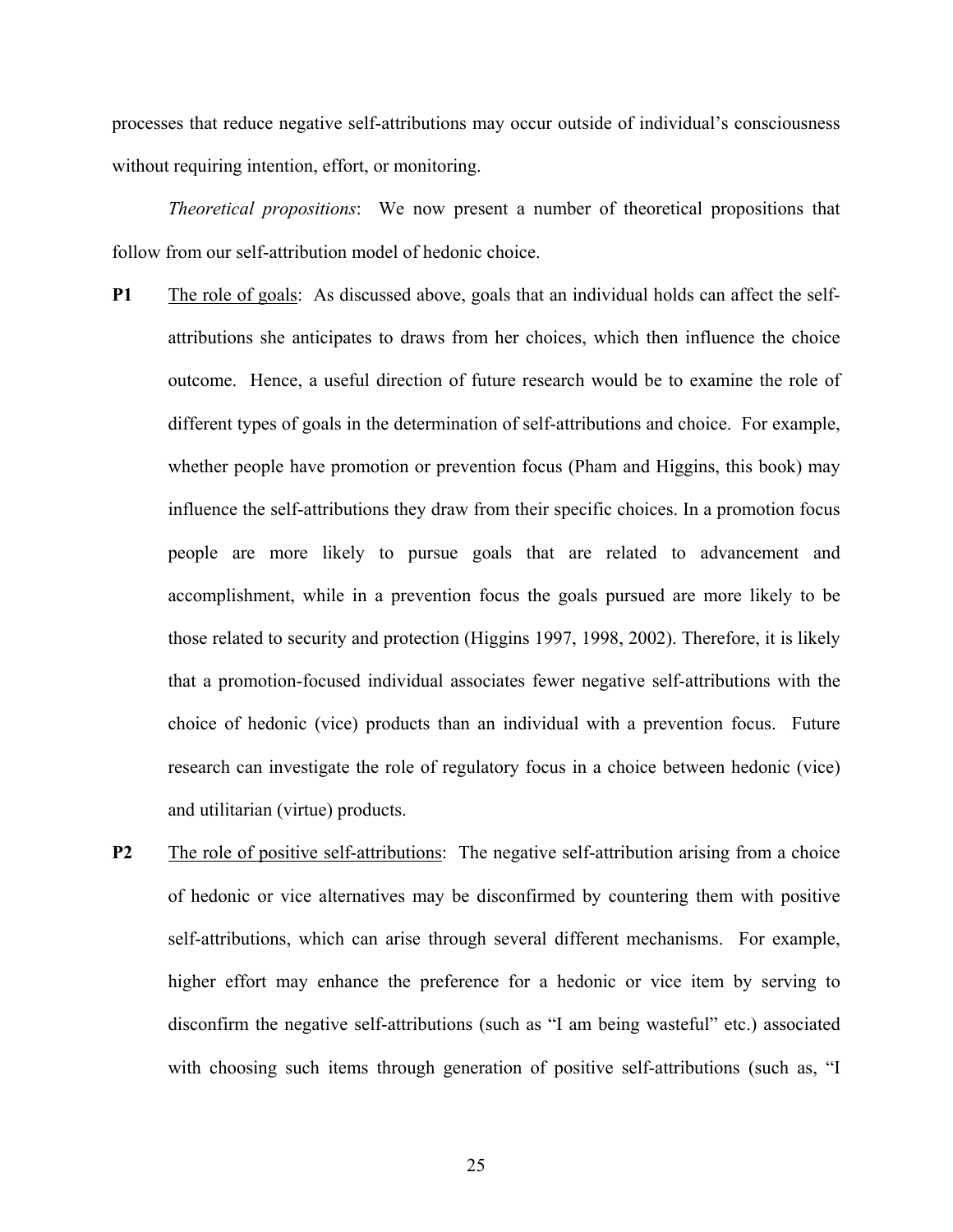deserve it"). Similarly, longer waiting times may also increase preference for hedonic items by creating positive self-attributions (such as, "I am patient," or "I deserve it"). Negative self-attributions may also be reduced by adding seemingly functional or practical attributes to the hedonic or vice products. For example, Patek Philippe watches advertise that "some people feel that you never actually own a Patek Philippe. You merely take care of it for the next generation." The positive attribution that one is buying a valuable heirloom to pass on to the future generations can reduce the negative selfattributions that may be associated with buying an expensive watch for one's own use.

Moreover, negative self-attributions from hedonic or vice products may also be diminished by bundling them with unrelated virtues. The idea here is that the act or item that generates positive self-attributions or disconfirms the negative self-attributions need not be tightly coupled with an act or item that induces negative self-attributions. In other words, seemingly unrelated decisions can induce positive self-attributions that can increase preference for relatively hedonic or vice alternatives by overriding the negative self-attributions associated with them. For example, charitable decisions (e.g., monetary or time donations) can induce positive self-attributions (e.g., "I am kindhearted," "I am conscientious," etc.) that can increase preference for unrelated hedonic or vice alternatives by overriding the negative self-attributions associated with them (e.g., "I am indulgent," "I am careless," etc.). What mechanisms generate positive self-attributions and when they are effective or ineffective in reducing negative self-attributions is a useful avenue for further inquiry.

**P3** The role of misattribution: Previous research has shown that the diagnosticity of the subjective experience can be modified by attribution manipulations (Schwarz and Clore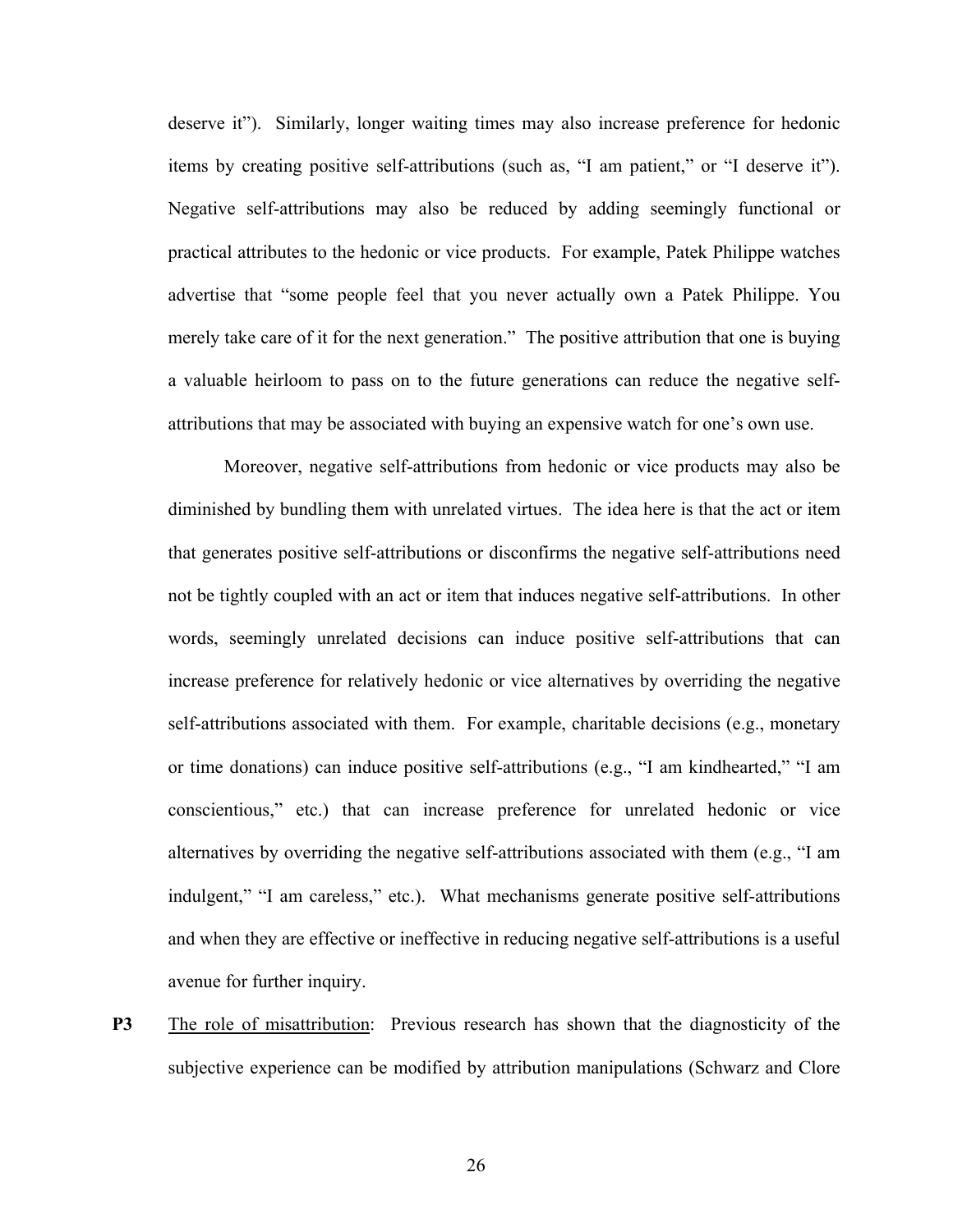1983). We therefore propose that the impact of negative self-attributions may be diminished if they can be attributed to some external source. Similarly, the disconfirming impact of positive self-attributions may also be reduced if they at attributed to some external motivation. For example, higher effort may not increase preference for hedonic or vice options if it can be attributed to an external reason (e.g., if the increased effort is seen as a result of some penalty). Future research should examine how misattribution influences consumer decision-making in the context of choosing between hedonic (vice) and utilitarian (virtuous) alternatives.

**P4** The role of non-conscious processes: Importantly, we suggest that processes that help disconfirm the self-attributions associated with consumption may lie outside consciousness and operate independently of, and in addition, to the conscious processes discussed in earlier research (e.g., on self-control, willpower, etc.). In other words, the disconfirmation process may not require awareness, intention, effort, or monitoring on part of the consumer. For example, it is possible that promotional guilt reduction tools, such as bundling charitable donations with hedonic purchases or providing functional alibi, are effective due to a non-conscious "moral retribution" process. Therefore, such tools could easily lose their effectiveness when opportunities for misattribution are provided in the purchasing context. We believe that both the view that many of our purchase and consumption choices are driven by the attributions they allow us to make about ourselves and the view that these attributions are often non-conscious (and hence subject to equally non-conscious disconfirmation and misattribution processes) provide a fruitful perspective from which to examine and contrast hedonic and utilitarian consumption in future research.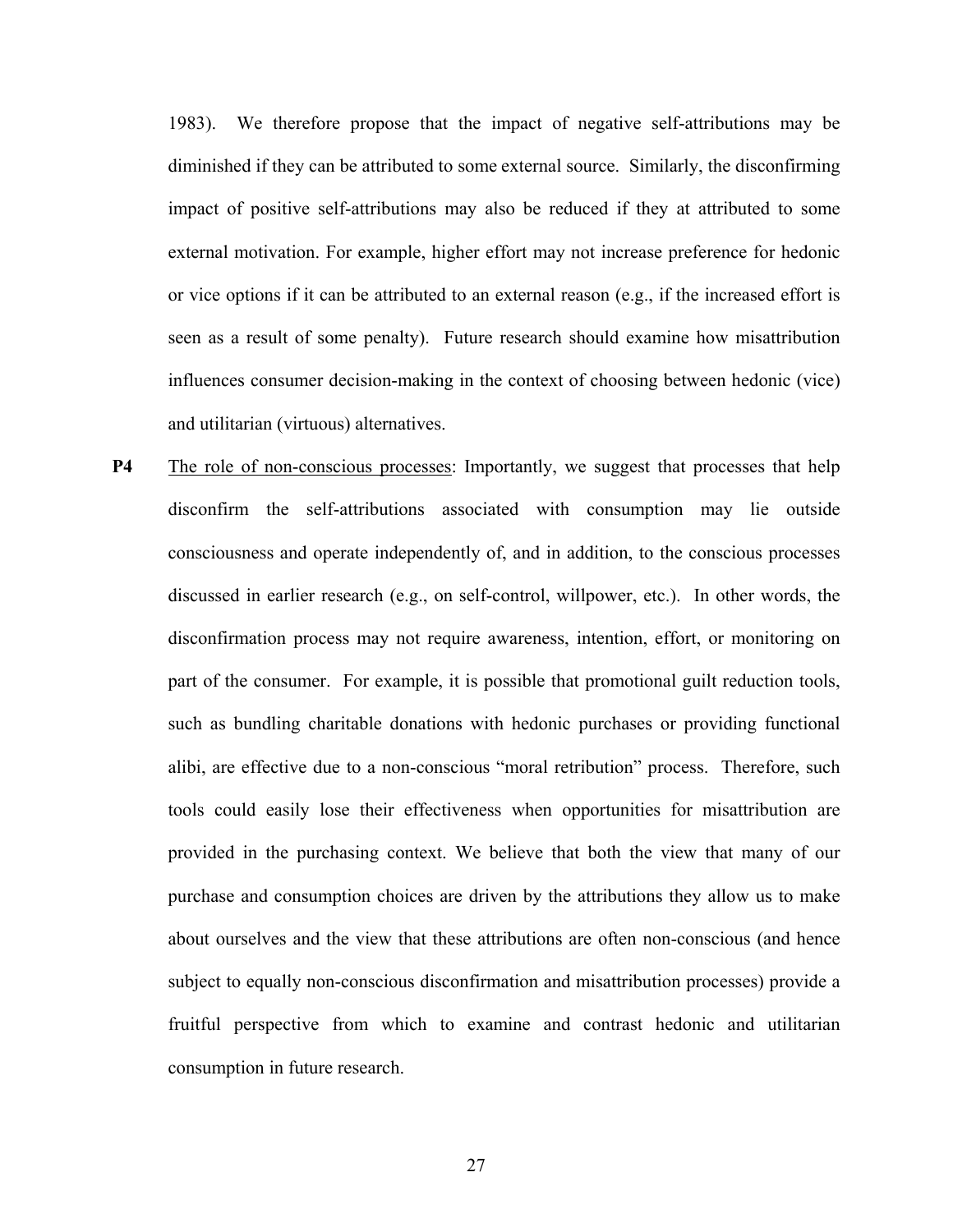# **Conclusion**

In this chapter we provided an integrative perspective on different loosely connected theoretical frameworks on the distinctions between purchase and consumption of goods for pleasure (e.g., rich creamy disserts, perfumes, and sports cars) and for more utilitarian and functional purposes (e.g., healthy but less tasty desserts, deodorants and minivans). We took an inventory of these various theoretical perspectives, reviewed the empirical findings emanating from them, and discussed the distinctions and commonalities in these lines of research. Building on our review and organization of the past literature, we proposed a self-attribution model of hedonic choice, which ties together the diverse theoretical views on experiential and instrumental consumption. Our model explains consumers' hedonic decisions in light of the self-attributions that they may draw from their choices. Based on the model, we put forward several propositions that may provide fruitful avenues for future research.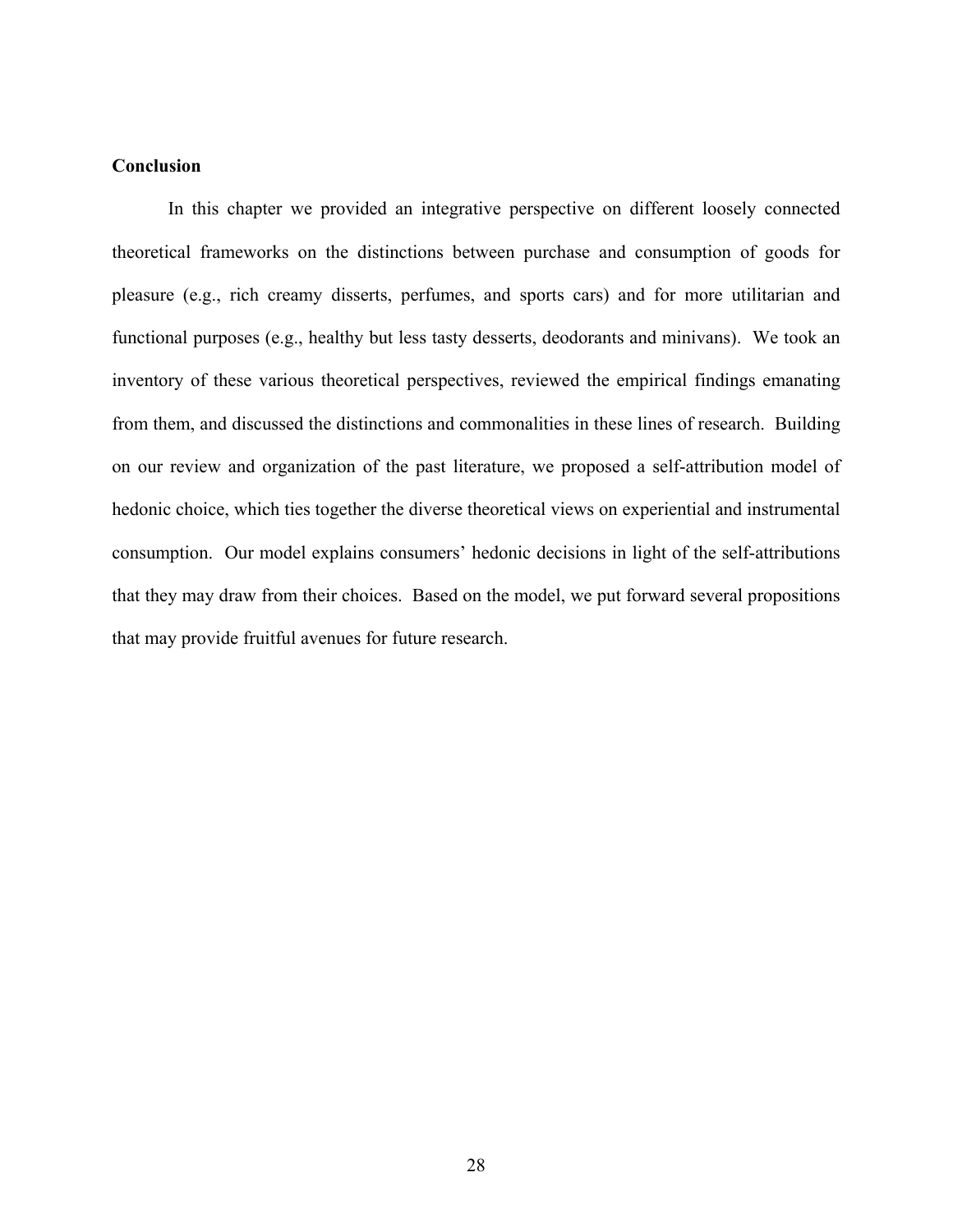# **References**

Ainslie, G. (1975) "Specious Reward: A Behavioral Theory of Impulsiveness and Impulse Control," *Psychological Bulleti*n 82 (July): 463–469.

Ariely, D. and Wertenbroch, K. (2002) "Procrastination, Deadlines, and Performance: Self-Control by Precommitment," *Psychological Science* 13 (May): 219-224.

Bagozzi, R.P., Dholakia, U. (1999) "Goal-setting and Goal-striving in Consumer Behavior," *Journal of Marketing* 63 (October): 19-32.

Batra, R. and Ahtola, O.T. (1990) "Measuring the Hedonic and Utilitarian Sources of Consumer Attitudes," *Marketing Letters* 2 (April): 159-170.

Bazerman, M.H., Tenbrunsel, A.E., and Wade-Benzoni, K. (1998) "Negotiating with Yourself and Losing: Understanding and Managing Competing Internal Preferences," *Academy of Management Review* 23 (April): 225-241.

Bell, D.E. (1982) "Regret in Decision Making under Uncertainty," *Operations Research* 30 (September/October): 961-981.

Bem, D.J. (1972) "Self-Perception Theory," in L. Berkowitz (eds.) *Advances in Experimental Social Psychology* Vol. 6, New York: Academic Press: 1-62.

Bénabou, R., and Tirole, J. (2004) "Willpower and Personal Rules," *Journal of Political Economy*, forthcoming.

Berry, C.J. (1994) *The Idea of Luxury: A Conceptual and Historical Investigation*, New York: Cambridge University Press.

Bodner, R. and Prelec, D. (2001) "Self-Signaling and Diagnostic Utility in Everyday Decision Making" in I. Brocas and J. Carrillo (eds.) *Collected Essays in Psychology and Economics*, Oxford, U.K.: Oxford University Press: 1-22.

Dahl, D.W., Honea, H. and Manchanda, R.V. (2003) "The Nature of Self-Reported Guilt in Consumption Contexts," *Marketing Letters* 14 (October): 159-171.

DellaVigna, S and Malmendier, U. (2004) "Contract Design and Self-Control: Theory and Evidence," *Quarterly Journal of Economics* 119 (May).

Deaton, A. and Muellbauer, J. (1980) *Economics and Consumer Choice*, New York: Cambridge University Press.

Dhar, R., and Wertenbroch, K. (2000) "Consumer Choice between Hedonic and Utilitarian Goods," *Journal of Marketing Research* 37 (February): 60–71.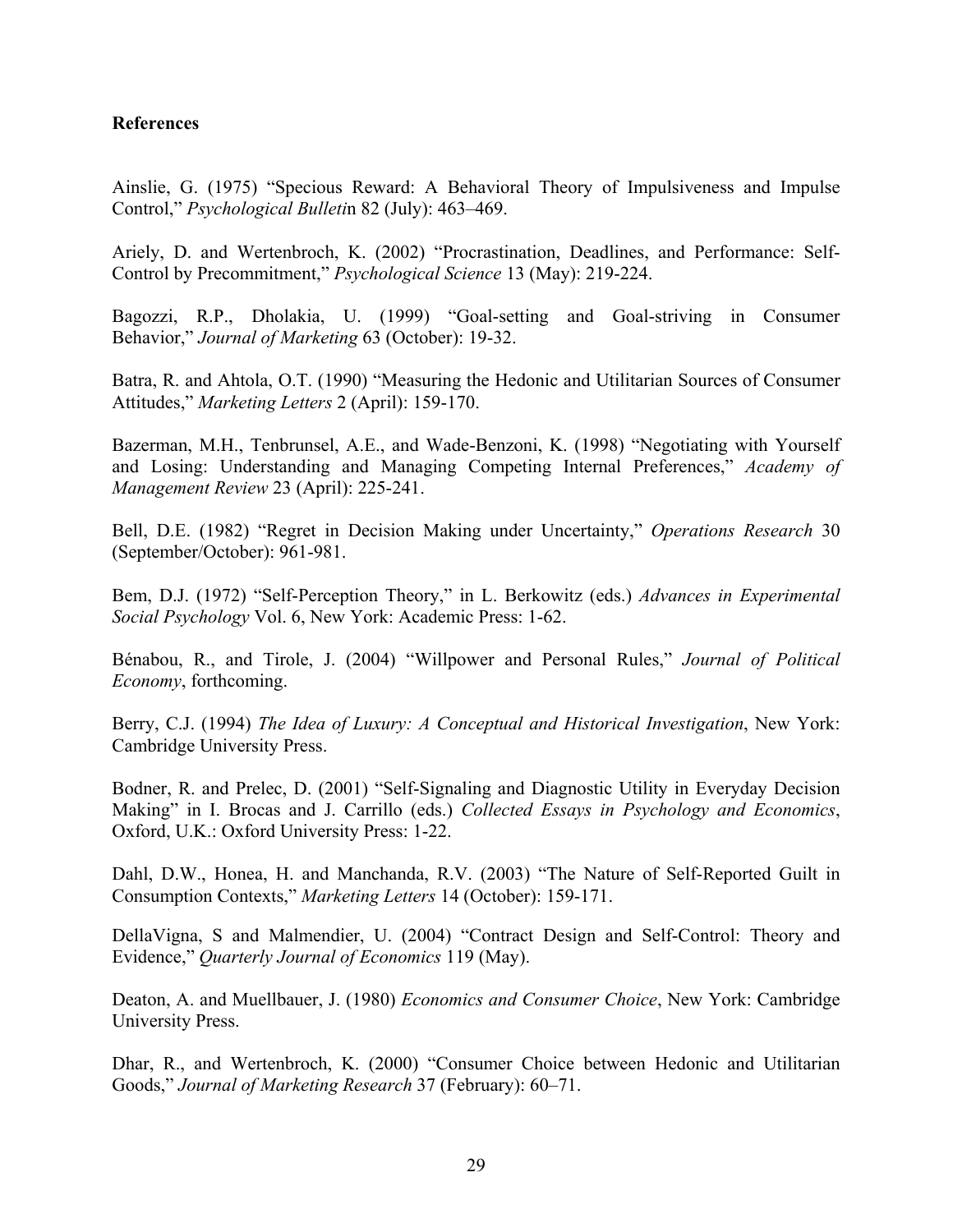----- and Wertenbroch, K. (2004) "The Costs and Benefits of Temptation: Choice Set Effects on Consumption Utility," *Working Paper*, Yale University and INSEAD.

Dubois, B., Laurent, G., and Czellar, S. (2004) "Segmentation Based on Ambivalent Attitudes: The Case of Consumer Attitudes Toward Luxury," *Working Paper*, HEC, France.

Festinger, L. (1957) *A Theory of Cognitive Dissonance,* Evanston, IL: Row, Peterson.

Fishbach, A. and Trope, Y. (2000) "Counteractive Self-control in Overcoming Temptation," *Journal of Personality and Social Psychology* 79 (October): 493-506.

Frederick, S. and Fischhoff, B. (1998) "Scope (In)sensitivity in Elicited Valuations," *Risk, Decision, and Policy* 3 (August ): 109–123.

Gollwitzer, P.M. and Brandstatter, V. (1997) "Implementation Intentions and Effective Goal Pursuit," *Journal of Personality and Social Psychology* 73 (July): 186-199.

Hirschman, E.C. and Holbrook, M.B. (1982) "Hedonic Consumption: Emerging Concepts, Methods, and Propositions," *Journal of Marketing* 46 (Summer): 92-101.

Hoch, S.J., and Loewenstein, G.F. (1991) "Time-Inconsistent Preferences and Consumer Self-Control," *Journal of Consumer Research* 17 (March): 492-507.

Hsee, K.C. and Rottenstreich, Y. (2004) "Music, Pandas, and Muggers: On the Affective Psychology of Value", *Journal of Experimental Psychology: General* 133 (March): 23-30.

Huffman, C., Ratneshwar, S., and Mick, D.G. (2000), Consumer Goal Structures and Goal Determination Processes: An Integrative Framework, in *The Why of Consumption: Contemporary Perspectives on Consumer Motives, Goals and Desires*, London and New York: Routledge.

Kahneman, D. (1991) "Judgment and Decision-Making a Personal View," *Psychological Science*, 2 (May): 142-145.

----- and Frederick, S. (2002) "Representativeness Revisited: Attribute Substitution in Intuitive Judgment," in T. Gilovich, D. Griffin, and D. Kahneman (eds.), *Heuristics & Biases: The Psychology of Intuitive Judgment*, New York. Cambridge University Press: 49-81.

-----, Ritov, I., and Schkade, D. (2000) "Economic Preferences or Attitude Expressions? An Analysis of Dollar Responses to Public Issues," in D. Kahneman and A. Tversky (eds.), *Choices, values, and frames,* New York: Cambridge University Press: 642–672.

Khan, U. and Dhar, R. (2004) "Effect of Past Choices in Sequential Decisions," *Working Paper*, Yale University.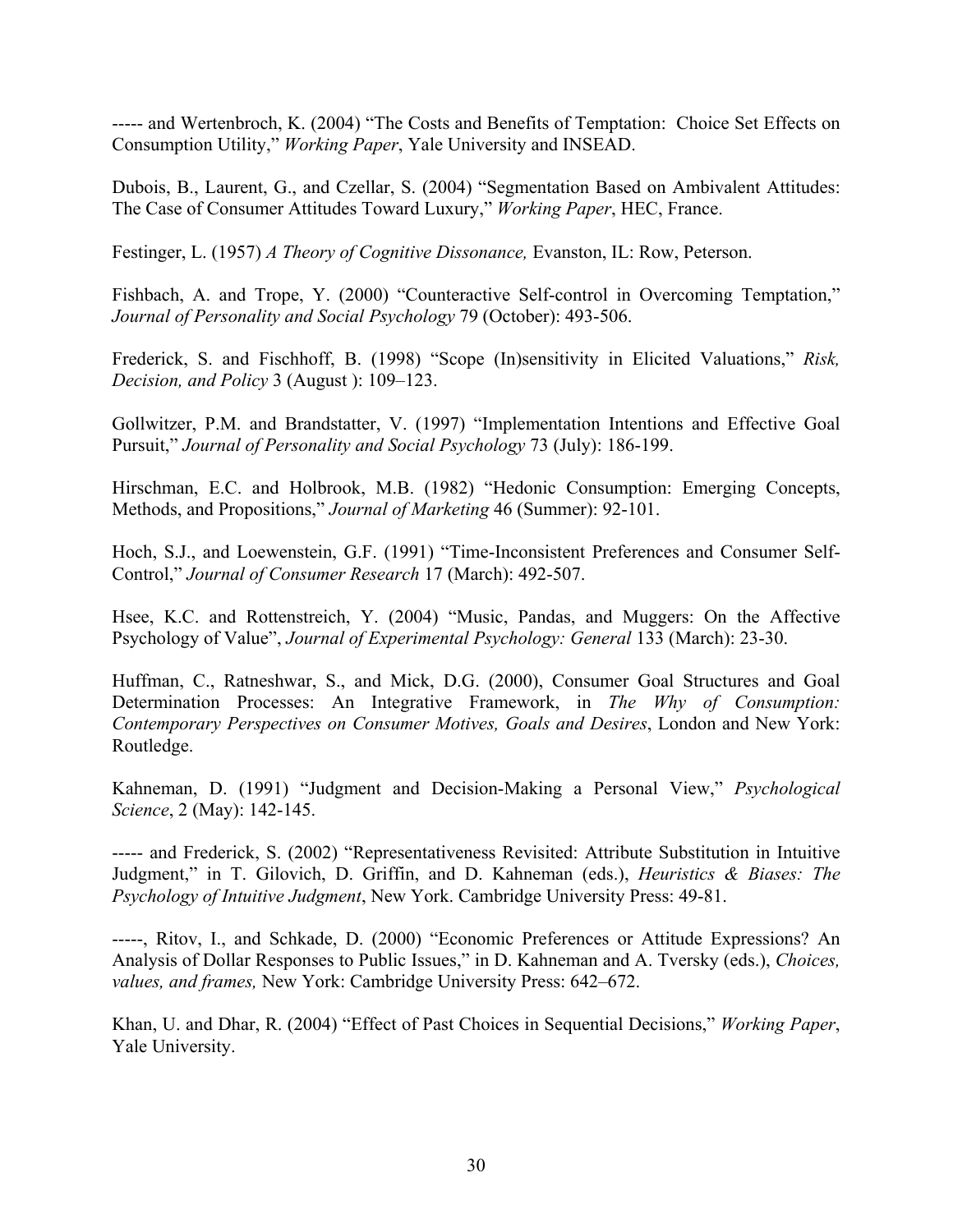Kivetz, R. and Simonson, I. (2002a) "Earning the Right to Indulge: Effort as a Determinant of Customer Preferences Towards Frequency Program Rewards," *Journal of Marketing Research* 39 (May), 155-170.

----- and Simonson, I. (2002b) "Self-Control for the Righteous: Toward a Theory of Precommitment to Indulge," *Journal of Consumer Research* 29 (September): 199-217.

Kydland, F. and Prescott, E. (1977) "Rules Rather than Discretion: The Inconsistency of Optimal Plans," *Journal of Political Economy* 85 (June): 473-492.

Lascu, D.N. (1991) "Consumer Guilt: Examining the Potential of a New Marketing Construct," in R. Holman and M. Solomon (eds.) *Advances in Consumer Research* Vol.(18), Provo, UT: Association for Consumer research, 290-93.

Loewenstein, G. (1996) "Out of Control: Visceral Influences on Behavior," *Organizational Behavior and Human Decision Process* 65 (March): 272-292.

-----, Read, D. and Baumeister, R. (2003) *Time and Decision: Economic and Psychological Perspectives on Intertemporal Choice*, New York, NY: Russell Sage Foundation.

Maslow, A. H. (1968) *Toward a Psychology of Being*, 2nd Ed., Princeton, NJ: Van Nostrand.

Millar, M. G. and Tesser, A. (1986) "Effects of Affective and Cognitive Focus on the Attitude-Behavior Relation," *Journal of Personality and Social Psychology* 51 (February): 270-276.

O'Curry, S. and Strahilevitz, M. (2001) "Probability and Mode of Acquisition Effects on Choices between Hedonic and Utilitarian Options," *Marketing Letters* 12 (February): 37-49.

O'Donoghue, T. D. and Rabin, M. (1999) "Doing Now or Later," *American Economic Review* 89 (March): 103-124.

Okada, E.M. (2004) "Justifying the Hedonic and the Effects on Fun versus Practical Consumption," *Journal of Marketing Research* (forthcoming)

Payne, J.W., Bettman, J.R. and Johnson, E.J. (1988) "Adaptive Strategy Selection in Decision Making," *Journal of Experimental Psychology: Learning, Memory and Cognition* 14 (July): 534- 52.

Pham, M.T. (1998) ["Representativeness, Relevance, and the Use of Feelings in Decision](http://www.columbia.edu/~tdp4/JCR1998.pdf)  [Making](http://www.columbia.edu/~tdp4/JCR1998.pdf)," *Journal of Consumer Research* 25 (September): 144-159.

Prelec, D. and Bodner, R. (2003) "Self-Signaling and Self-Control" in G. Loewenstein, D. Read, and R. Baumeister (eds.) *Time and Decision: Economic and Psychological Perspectives on Intertemporal Choice*, New York: Russell Sage Foundation, 277-298.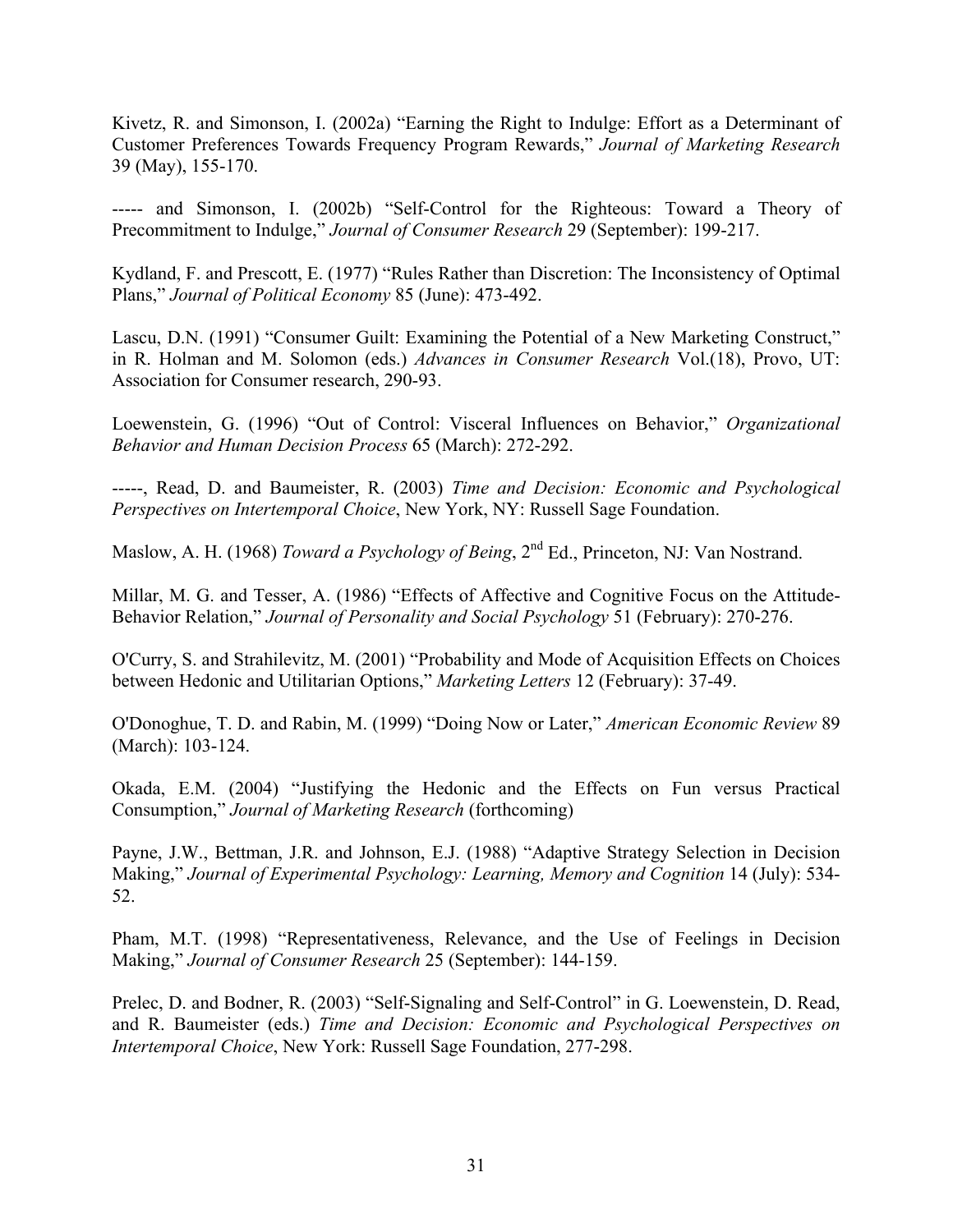Quattrone, G.A., and Tversky, A. (1984), "*Causal versus Diagnostic Contingencies: On Self-Deception and on the Voter's Illusion*," Journal of Personality and Social Psychology, 46, 2, 237- 248.

Read, D., Loewenstein, G. and Kalyanaraman, S. (1999) "Mixing Virtue and Vice: Combining the Immediacy Effect and the Diversification Heuristic," *Journal of Behavioral Decision Making*  12 (December): 257-273.

----- and Van Leeuwen, B. (1998) "Predicting Hunger: The Effects of Appetite and Delay on Choice," *Organizational Behavior and Human Decision Processes* 76 (November): 189-205.

Rook, D.W. (1987) "The Buying Impulse," *Journal of Consumer Research* 14 (September): 189- 199.

----- and Hoch, S.J. (1985) "Consuming Impulses," in E.C. Hirschman and M.B. Holbrook (eds.) *Advances in Consumer Research*, Vol. (12), Provo, UT: Association for Consumer Research: 23- 27.

Rottenstreich Y. and Hsee K.C. (2001) "Money, Kisses and Electric Shocks: On the Affective Psychology of Risk," *Psychological Science* 12 (May): 185-190.

Schelling, T.C. (1984) "Self-Command in Practice, in Policy, and in a Theory of Rational Choice," *American Economic Review* 74 (May): 1-11.

Schwarz, N., and Clore, G.L. (1983) "How Do I Feel About It? Informative Functions of Affective States," in K. Fiedler, and J.P. Forgas (eds.), *Affect, Cognition, and Social Behavior*, Toronto, Canada: Hogrefe International: 44-62

Shiv, B., and Fedorikhin, A. (1999) "Heart and Mind in Conflict: The Interplay of Affect and Cognition in Consumer Decision Making," *Journal of Consumer Research* 26 (December): 278– 292.

Simonson, I. (1989) "Choice Based on Reasons - The Case of Attraction and Compromise Effect," *Journal of Consumer Research* 16 (September): 158-174.

Slovic, P. (1975) "Choice between Equally Valued Alternatives," *Journal of Experimental Psychology: Human Perception and Performance* 1 (August): 280-287.

Strahilevitz, M. (1999) "The Effects of Product Type and Donation Magnitude on Willingness to Pay More for a Charity-Linked Brand," *Journal of Consumer Psychology*, 8 (Issue 3), 215- 241.

-----, and Myers, J.G. (1998) "Donations to Charity as Purchase Incentives: How Well They Work May Depend on What You Are Trying to Sell," *Journal of Consumer Research* 24 (March): 434-446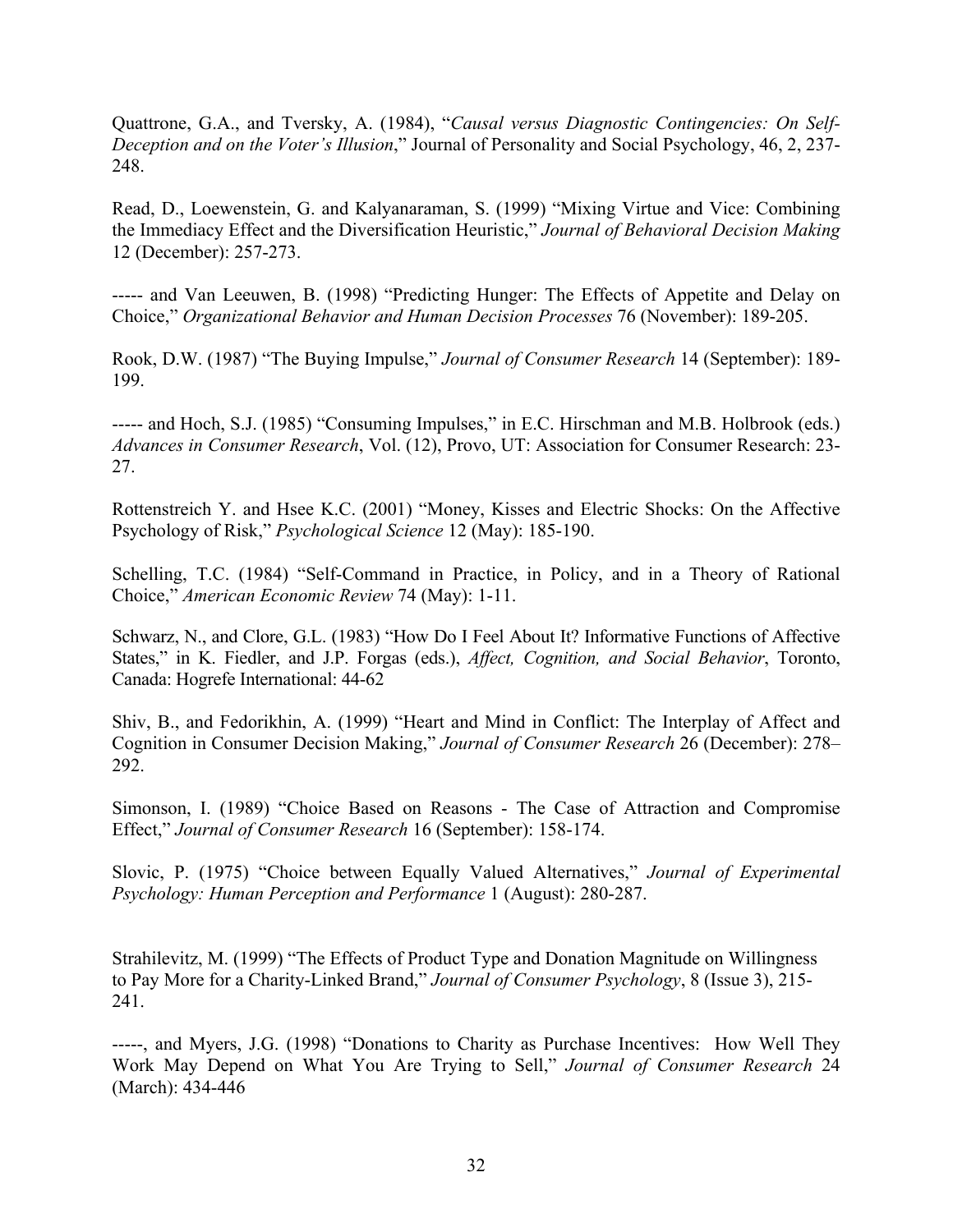Thaler, R.H. (1980) "Toward a Positive Theory of Consumer Choice," *Journal of Economic Behavior and Organization* 1 (March): 39-60.

-----, R.H. and Shefrin, H. M. (1981) "An Economic Theory of Self-Control," *Journal of Political Economy* 89 (April): 392–406.

Wakefield, K.L. and Inman, J. (2003) "Situational Price Sensitivity: The Role of Consumption Occasion, Social Context and Income," *Journal of Retailing* 79 (Issue 4): 199-212.

Wertenbroch, K. (1998) "Consumption Self-Control by Rationing Purchase Quantities of Virtue and Vice," *Marketing Science* 17 (Fall): 317-37

----- (2003) "Self-Rationing: Self-Control in Consumer Choice," in G. Loewenstein, D. Read, and R. Baumeister (eds.) *Time and Decision: Economic and Psychological Perspectives on Intertemporal Choice*, New York, NY: Russell Sage Foundation: 491-516.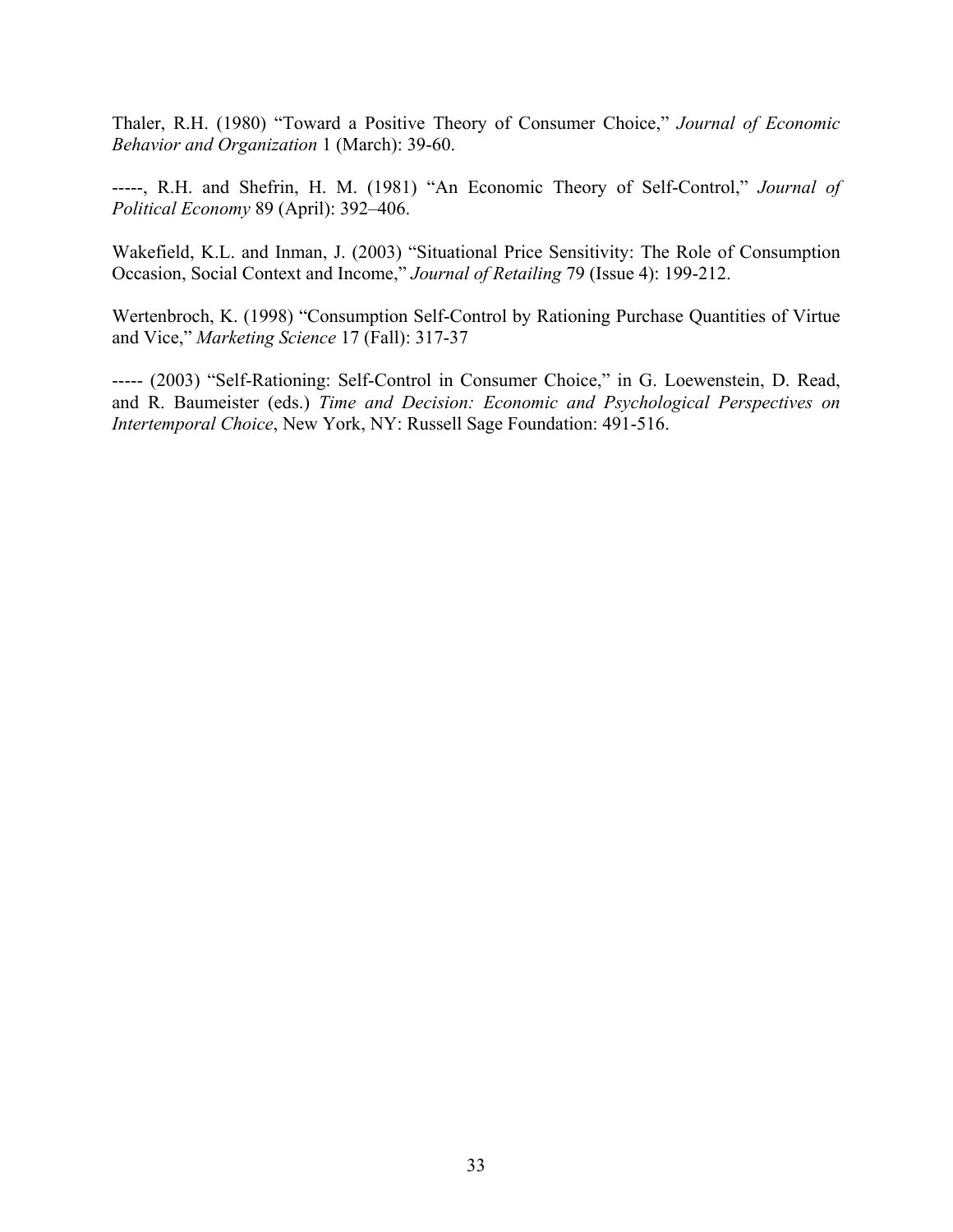Table 1. Conceptual distinctions between experiential preferences and functional goals.

————————————————————————————————————— Experiential preferences in the context of ————————————————————————————————————— Tradeoffs with functional goals ———————————————— • Luxuries vs. necessities • Kivetz and Simonson (2002a, b) • Hedonic vs. utilitarian goods o Hirschman and Holbrook (1982) o Strahilevitz and Myers (1998) o Dhar and Wertenbroch (2000) Time-inconsistent preferences ———————————————— • Shoulds vs. wants • Bazerman et al. (1998) • Affective vs. cognitive preferences • Shiv and Fedorikhin (1999) • Vices vs. virtues • Wertenbroch (1998)

—————————————————————————————————————

• Read et al.  $(1999)$ 

- Affect-rich vs. affect-poor goods
	- Rottenstreich and Hsee (2001)
	- Hsee and Rottenstreich (2004)